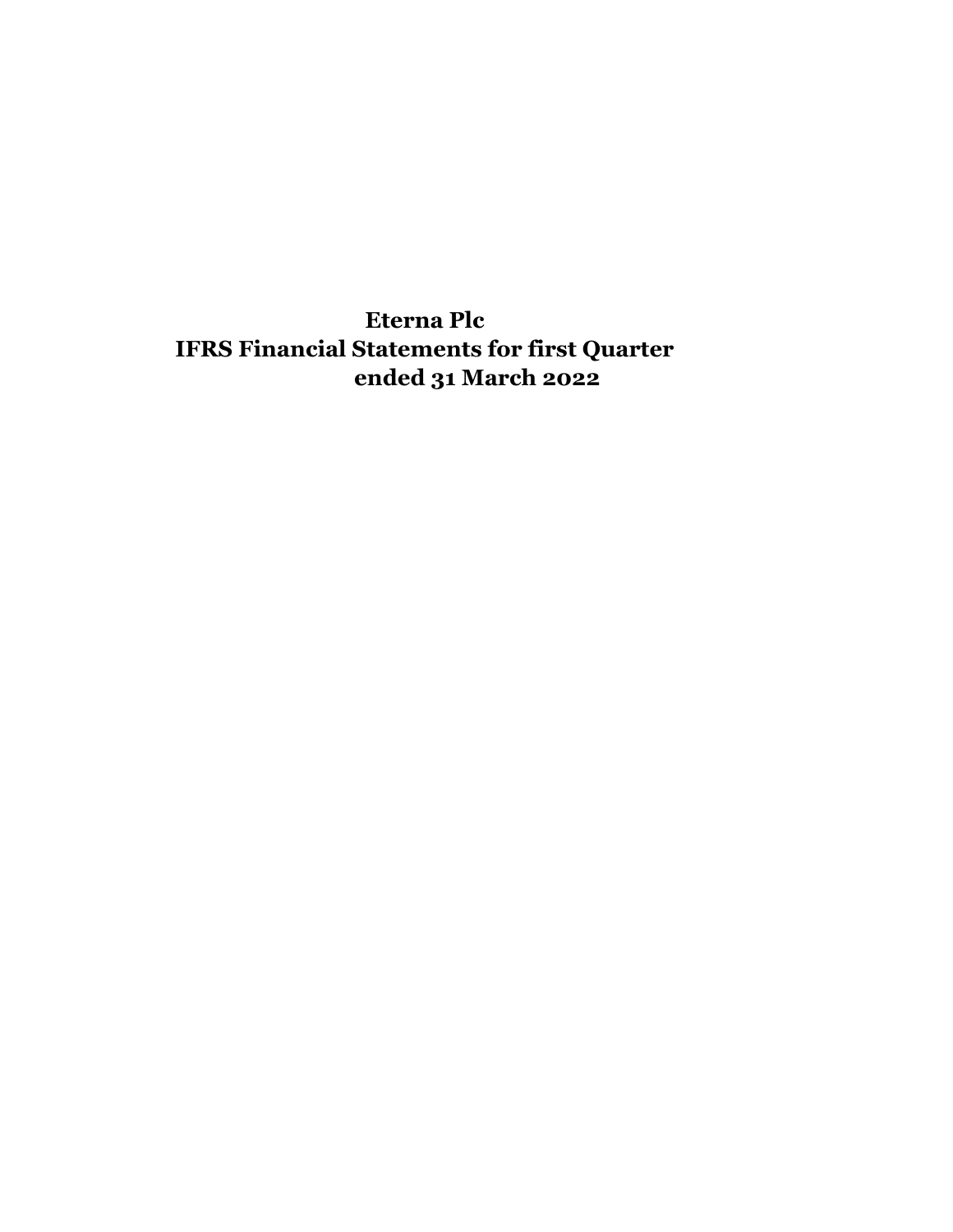|                                             | Group                             |                  | Company       |                 |  |
|---------------------------------------------|-----------------------------------|------------------|---------------|-----------------|--|
|                                             | 31 March                          | 31 March         | 31 March      | <b>31 March</b> |  |
| <b>Notes</b>                                | 2022<br>$N'$ 000                  | 2021<br>$N'$ 000 | 2022<br>N'ooo | 2021<br>N'ooo   |  |
| 6                                           | 26,823,002                        | 14,389,978       | 26,779,338    | 14,461,577      |  |
| 7.1                                         | (24,522,387)                      | (13,007,247)     | (24,522,367)  | (13, 172, 451)  |  |
|                                             | 2,300,615                         | 1,382,731        | 2,256,971     | 1,289,126       |  |
| 7.2                                         | (33, 491)                         | (36,931)         | (33, 491)     | (36,257)        |  |
| 7.3                                         | (1,103,056)                       | (795, 197)       | (1,035,953)   | (739,328)       |  |
| 11                                          | 40,703                            | 113,262          | 40,663        | 112,772         |  |
| 12.1                                        | 1,204,771                         | 663,865          | 1,228,190     | 626,313         |  |
| 12                                          | 22,424                            |                  | 22,424        |                 |  |
| 13                                          | (215, 616)                        | (289, 669)       | (215, 616)    | (289, 660)      |  |
|                                             | 1,011,579                         | 374,196          | 1,034,998     | 336,653         |  |
| 14                                          | (134, 115)                        | (119,743)        | (133, 897)    | (107,729)       |  |
|                                             | 877,464                           | 254,453          | 901,101       | 228,924         |  |
|                                             |                                   |                  |               |                 |  |
|                                             | 877,464                           | 254,453          | 901,101       | 228,924         |  |
| (Loss)/profit for the year attributable to: | 877,468                           | 254,446          | 901,101       | 228,924         |  |
|                                             | 877,464                           | 254,453          | 901,101       | 228,924         |  |
| Other comprehensive (loss)/income           |                                   |                  |               |                 |  |
|                                             | (5)                               | (15)             |               | 228,924         |  |
| Total comprehensive income for the year     | 877,464                           | 254,453          | 901,101       | 228,924         |  |
|                                             |                                   |                  |               |                 |  |
| 28<br>28                                    | 0.67<br>0.67                      | 0.20<br>0.20     | 0.69<br>0.69  | 0.18<br>0.18    |  |
|                                             | Total comprehensive (loss)/income | (5)<br>877,468   | 8<br>254,468  | 901,101         |  |

# *Consolidated statement of profit or loss and other comprehensive income for first quarter ended 31st March 2022*

*The accompanying notes form an integral part of these financial statements*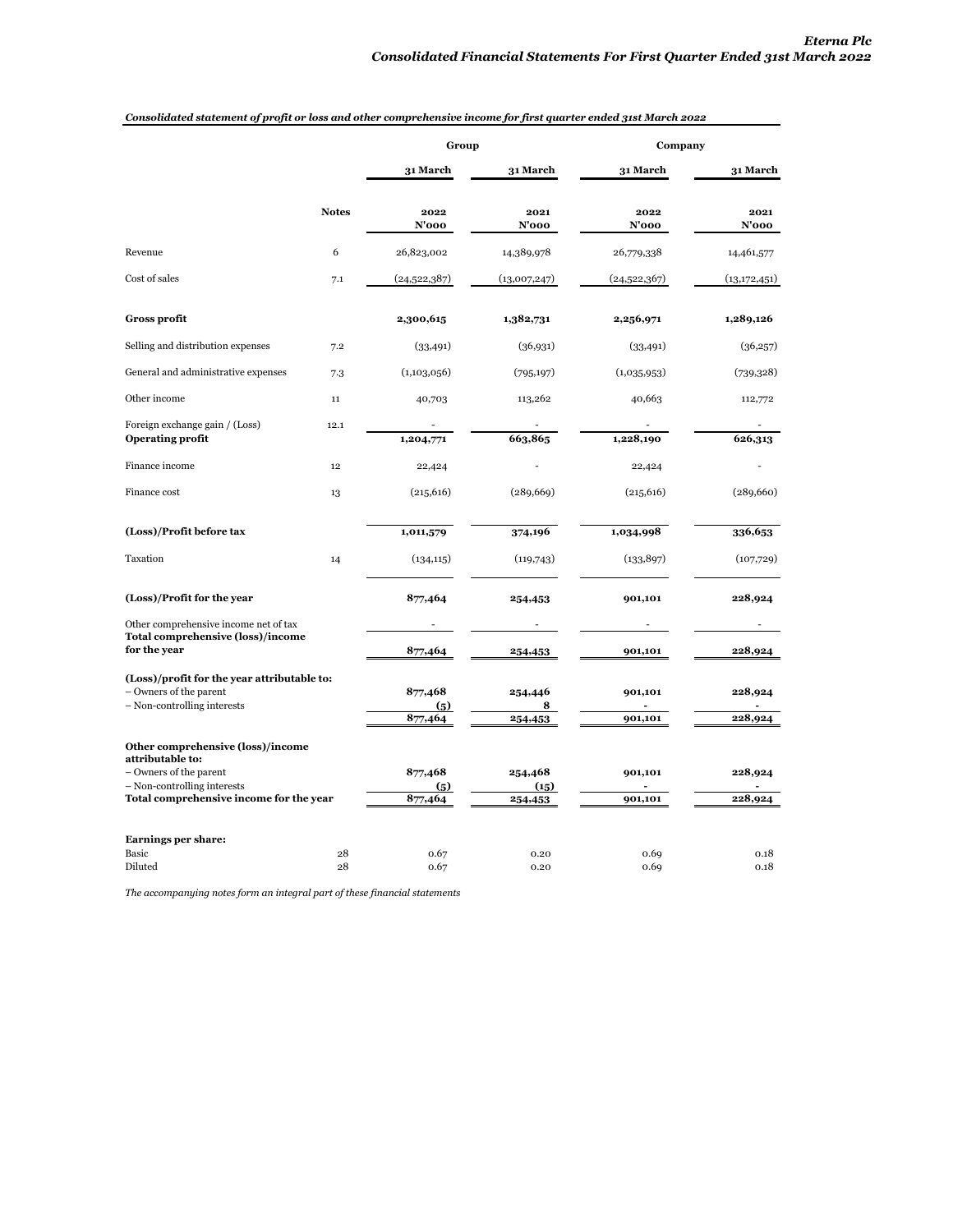# *Consolidated and separate statement of financial position*

|                                            |              | Group                   |                         | Company                 |                         |
|--------------------------------------------|--------------|-------------------------|-------------------------|-------------------------|-------------------------|
|                                            | <b>Notes</b> | 31 March                | 31 December             | 31 March                | 31 December             |
|                                            |              | 2022                    | 2021                    | 2022                    | 2021                    |
|                                            |              | N'ooo                   | $N'$ 000                | $N'$ 000                | $N'$ 000                |
| Non-current assets                         |              |                         |                         |                         |                         |
| Property, plant and equipment              | 15           | 12,366,377              | 12,401,291              | 11,750,885              | 11,779,193              |
| Intangible assets                          | 15           | 58,945                  | 64,451                  | 58,945                  | 64,451                  |
| Right of Use                               | 16           | 1,965,192               | 2,065,088               | 1,965,192               | 2,065,088               |
| Other investments                          | 18.2         | 625,382                 | 625,382                 | 625,382                 | 625,382                 |
| Investment in subsidiaries                 | 18.1         |                         |                         | 50,990                  | 50,990                  |
|                                            |              | 15,015,896              | 15,156,212              | 14,451,394              | 14,585,104              |
| <b>Current assets</b>                      |              |                         |                         |                         |                         |
| Inventories                                | 20           | 9,246,131               | 12,037,556              | 9,217,771               | 12,019,495              |
| Trade and other receivables                | 21           | 12,802,684              | 12,367,815              | 13,422,128              | 12,960,123              |
| Prepayments                                | 17           | 107,548                 | 94,560                  | 120,165                 | 94,233                  |
| Cash and bank balances                     | 22           | 11,941,273              | 6,426,159               | 11,937,077              | 6,422,003               |
|                                            |              | 34,097,636              | 30,926,090              | 34,697,141              | 31,495,854              |
| <b>Total assets</b>                        |              | 49,113,532              | 46,082,304              | 49,148,537              | 46,080,958              |
|                                            |              |                         |                         |                         |                         |
| <b>Non-current liabilities</b>             |              |                         |                         |                         |                         |
| <b>Borrowings</b>                          | 23           | 1,060,374               | 1,060,374               | 1,060,374               | 1,060,374               |
| Lease Liability                            | 26           | 147,664                 | 147,664                 | 147,664                 | 147,664                 |
| Deferred tax liability                     | 19           | 951,211                 | 951,211                 | 992,212                 | 992,212                 |
| Decomissioning liability                   | 24           | 170,866                 | 170,866                 | 157,020                 | 157,020                 |
|                                            |              | 2,330,115               | 2,330,115               | 2,357,270               | 2,357,270               |
| <b>Current liabilities</b>                 |              |                         |                         |                         |                         |
| Trade and other payables                   | 25           | 16,172,770              | 11,329,921              | 16,147,649              | 11,292,725              |
| <b>Borrowings</b>                          | 23           | 17,233,673              | 20,056,872              | 17,228,736              | 20,051,081              |
| Tax payable                                | 14.3         | 381,132                 | 247,017                 | 380,117                 | 246,220                 |
|                                            |              | 33,787,575              | 31,633,810              | 33,756,502              | 31,590,026              |
| <b>Total liabilities</b>                   |              | 36,117,690              | 33,963,925              | 36,113,772              | 33,947,296              |
|                                            |              |                         |                         |                         |                         |
| <b>Equity attributable to shareholders</b> |              |                         |                         |                         |                         |
| Share capital                              | 27           | 652,072                 | 652,072                 | 652,072                 | 652,072                 |
| Share premium                              | 27           | 5,796,053               | 5,796,053               | 5,796,053               | 5,796,053               |
| Retained earnings                          |              | 6,547,676<br>12,995,801 | 5,670,208<br>12,118,333 | 6,586,641<br>13,034,766 | 5,685,540<br>12,133,665 |
|                                            |              |                         |                         |                         |                         |
| Non-controlling interest                   |              | 38                      | 46                      |                         |                         |
| <b>Total equity</b>                        |              | 12,995,839              | 12,118,379              | 13,034,765              | 12,133,665              |
| <b>Total equity and liabilities</b>        |              | 49,113,532              | 46,082,304              | 49,148,537              | 46,080,958              |

The financial statements were approved by the board of directors and authorised for issue on 28th April, 2022. They were signed on its behalf by:

C  $\mathcal{V}$ C  $\frac{1}{2}$  ,  $\frac{1}{2}$  ,  $\frac{1}{2}$  ,  $\frac{1}{2}$  ,  $\frac{1}{2}$  ,  $\frac{1}{2}$  ,  $\frac{1}{2}$  ,  $\frac{1}{2}$  ,  $\frac{1}{2}$  ,  $\frac{1}{2}$  ,  $\frac{1}{2}$  ,  $\frac{1}{2}$  ,  $\frac{1}{2}$  ,  $\frac{1}{2}$  ,  $\frac{1}{2}$  ,  $\frac{1}{2}$  ,  $\frac{1}{2}$  ,  $\frac{1}{2}$  ,  $\frac{1$ 

**FRC/2022/PRO/DIR/003/23332 Benjamin Nwaezeigwe Ag. Managing Director/Chief Executive Officer**

**Abudukerimu Sule Chief Financial Officer FRC/2022/PRO/ICAN/001/00000023899**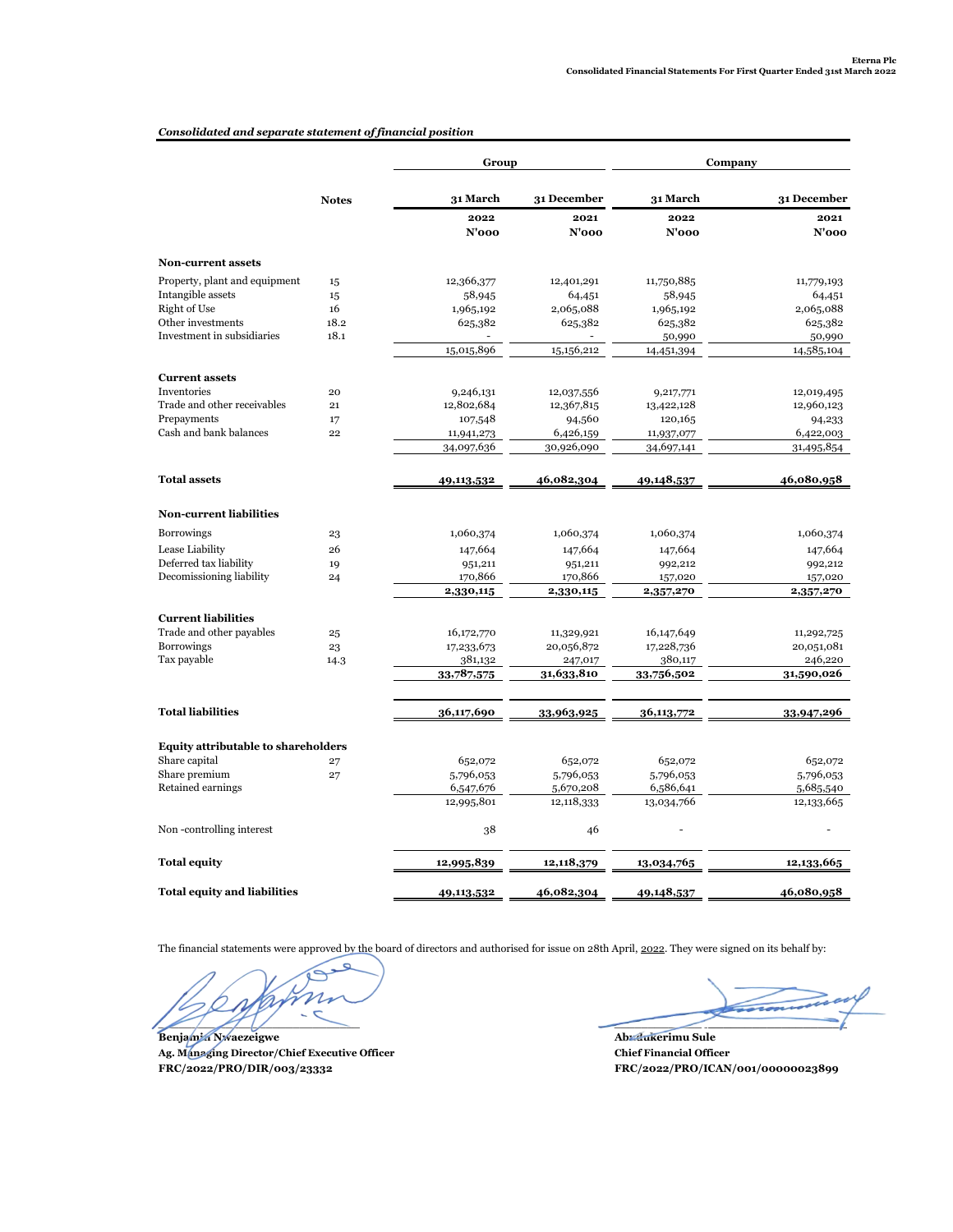#### *Consolidated and separate statement of changes in equity*

|                                                                                              | <b>Attributable to equity holders</b><br>of the parent<br>Group |                             |                  |                                |                                                          |                                 |                           |
|----------------------------------------------------------------------------------------------|-----------------------------------------------------------------|-----------------------------|------------------|--------------------------------|----------------------------------------------------------|---------------------------------|---------------------------|
|                                                                                              |                                                                 | Share Capital Share premium | <b>Retained</b>  | <b>Earnings</b> Other Reserves | <b>Total amount</b><br>attributable to<br>equity holders | Non-<br>controlling<br>interest | <b>Total Equity</b>       |
|                                                                                              | N'ooo                                                           | $N'$ 000                    | N'ooo            | N'ooo                          | N'ooo                                                    | N'ooo                           | N'ooo                     |
| Balance at 1 January 2021                                                                    | 652,072                                                         | 5,796,053                   | 6,900,750        |                                | 13,348,875                                               | 46                              | 13,348,921                |
| <b>Comprehensive income</b><br>Profit/Loss for the year                                      |                                                                 |                             | (1,100,128)      |                                | (1,100,128)                                              | (4)                             | (1,100,132)               |
| <b>Other Comprehensive income</b><br>Dividend paid                                           |                                                                 | ٠                           | (130, 414)       |                                | (130, 414)                                               |                                 | (130, 414)                |
| <b>Total comprehensive income</b>                                                            |                                                                 | ä,                          | (1,230,543)      |                                | (1,230,543)                                              | (4)                             | (1,230,547)               |
| At 31 December 2021                                                                          | 652,072                                                         | 5,796,053                   | 5,670,208        |                                | 12,118,333                                               | 42                              | 12,118,375                |
| Balance at 1 January 2022                                                                    | 652,072                                                         | 5,796,053                   | 5,670,208        |                                | 12,118,333                                               | 42                              | 12,118,375                |
| <b>Comprehensive income</b>                                                                  |                                                                 |                             |                  |                                |                                                          |                                 |                           |
| Profit/loss for the year<br><b>Other Comprehensive income</b>                                |                                                                 |                             | 877,468          |                                | 877,468                                                  | (5)                             | 877,464                   |
| Dividend paid                                                                                |                                                                 |                             |                  |                                |                                                          |                                 |                           |
| <b>Total comprehensive (loss)/incom</b>                                                      |                                                                 |                             | 877,468          | ٠                              | 877,468                                                  | (5)                             | 877,464                   |
| At 31 March 2022                                                                             | 652,072                                                         | 5,796,053                   | 6,547,676        | ٠                              | 12,995,801                                               | 38                              | 12,995,839                |
|                                                                                              |                                                                 |                             |                  |                                | Company                                                  |                                 |                           |
|                                                                                              |                                                                 |                             | Share            | Share                          | <b>Retained</b>                                          | Other                           | Total                     |
|                                                                                              |                                                                 |                             | capital<br>N'ooo | premium<br>N'ooo               | earnings<br>N'ooo                                        | <b>Reserves</b><br>$N'$ 000     | Equity<br>$N'$ 000        |
|                                                                                              |                                                                 |                             |                  |                                |                                                          |                                 |                           |
| Balance at 1 January 2021                                                                    |                                                                 |                             | 652,072          | 5,796,053                      | 6,894,501                                                |                                 | 13,342,626                |
| <b>Comprehensive income</b><br>Profit/loss for the year<br><b>Other Comprehensive income</b> |                                                                 |                             |                  |                                | (1,078,546)<br>(130, 414)                                |                                 | (1,078,546)<br>(130, 414) |

| <b>Total comprehensive income</b>                                              | ٠                        | $\overline{\phantom{a}}$ | (1,208,961) | (1,208,961) |
|--------------------------------------------------------------------------------|--------------------------|--------------------------|-------------|-------------|
| At 31 December 2021                                                            | 652,072                  | 5,796,053                | 5,685,540   | 12,133,665  |
| Balance at 1 January 2022                                                      | 652,072                  | 5,796,053                | 5,685,540   | 12,133,665  |
| <b>Comprehensive income</b><br>Loss for the year<br>Other Comprehensive income | $\overline{\phantom{a}}$ | $\overline{\phantom{a}}$ | 901,101     | 901,101     |
| Dividend paid                                                                  | ۰                        | ۰                        | ۰           |             |
| Total comprehensive (loss)/income                                              |                          |                          | 901,101     | 901,101     |
| At 31 March 2022                                                               | 652,072                  | 5,796,053                | 6,586,641   | 13,034,766  |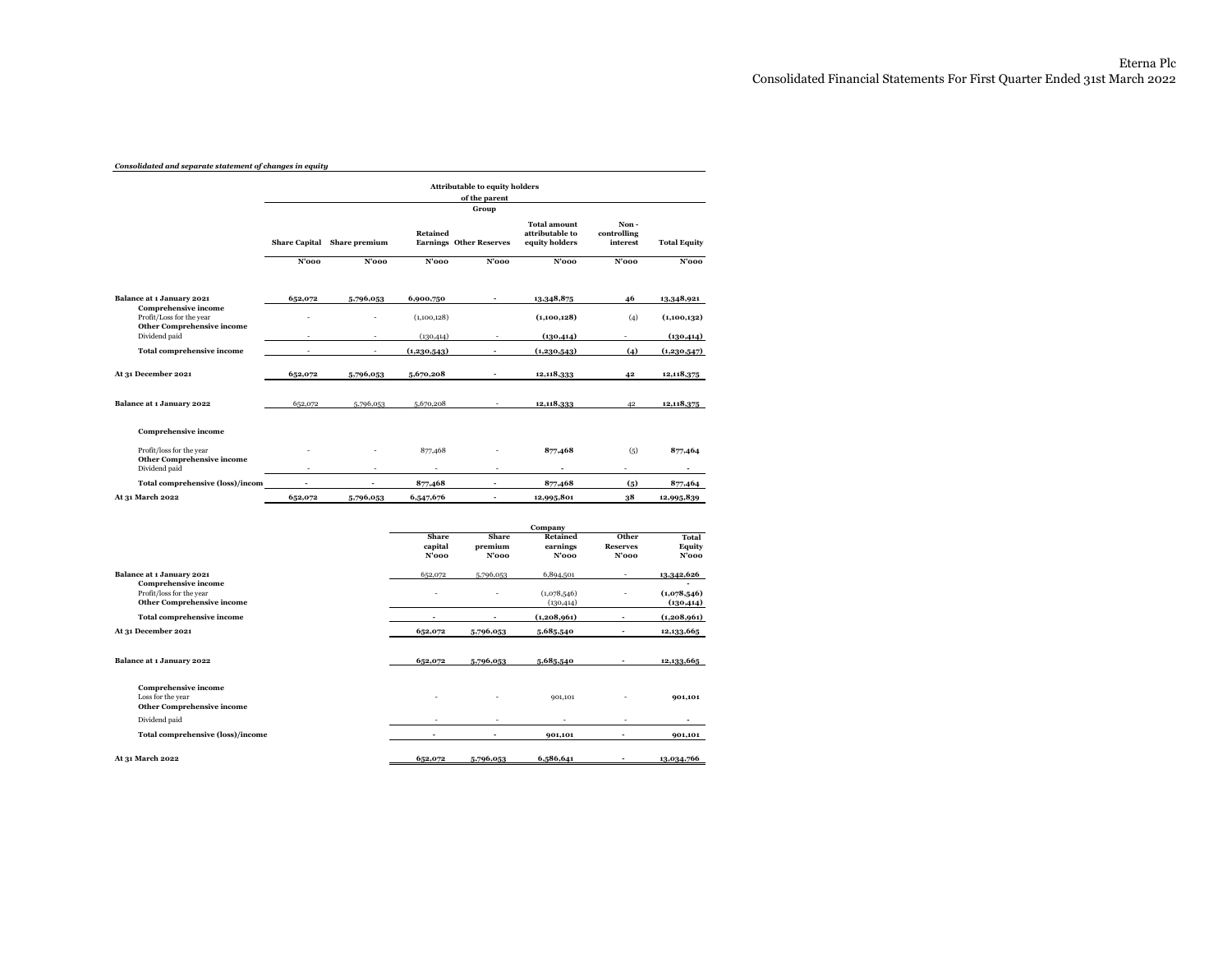# *Consolidated and separate statement of cash flows*

|                                                                  | <b>Notes</b> | Group                    |                     | Company                  |                              |  |
|------------------------------------------------------------------|--------------|--------------------------|---------------------|--------------------------|------------------------------|--|
|                                                                  |              | <b>31 March</b><br>2022  | 31 December<br>2021 | 2022                     | 31 March 31 December<br>2021 |  |
| <b>CASH FLOWS FROM OPERATING ACTIVITIES:</b>                     |              | N'ooo                    | N'ooo               | N'ooo                    | $N'$ 000                     |  |
| (Loss)/Profit before taxation                                    |              | 1,011,579                | (936, 415)          | 1,034,998                | (914, 829)                   |  |
| Adjustments for non-cash items:                                  |              |                          |                     |                          |                              |  |
| Depreciation<br>Amortisation of Intangible Assets                | 15<br>15     | 205,111<br>5,506         | 768,984<br>21,473   | 186,841<br>5,506         | 695,856<br>21,473            |  |
| Amortisation of prepayments                                      | 17           | 8,564                    | 28,028              | 8,564                    | 28,028                       |  |
| Amortisation of right of use assets                              | 16           | 99,896                   | 393,185             | 99,896                   | 393,185                      |  |
| Bad Debt written off                                             | 7.3          | $\overline{\phantom{a}}$ | 110,682             | $\blacksquare$           | 110,682                      |  |
| Provision no longer required                                     | 11           | $\overline{\phantom{a}}$ | (12, 111)           | $\overline{\phantom{a}}$ | (12, 111)                    |  |
| Property, plant & equipment written off                          | 15           |                          | $\sim$              |                          |                              |  |
| Finance cost<br>Finance Income                                   | 13           | 162,417                  | 1,037,332           | 162,417                  | 1,033,986                    |  |
| Finance cost on trading                                          | 23           | (22, 424)<br>203,876     | (9,091)<br>606,302  | (22, 424)<br>203,871     | (9,091)<br>607,712           |  |
| Increase in accrued payables                                     |              | 25,602                   | 223,400             | 25,602                   | 223,761                      |  |
| Allowance for impairment                                         | 21           |                          | 8,761               |                          | 8,761                        |  |
|                                                                  |              |                          |                     |                          |                              |  |
| (Profit)/loss on disposals of property, plant and equipment      | 11           | 1,700,127                | (804)<br>2,239,726  |                          | (804)<br>2,186,609           |  |
| Changes in working capital:                                      |              |                          |                     | 1,705,271                |                              |  |
| (Increase) in inventory                                          | 20           | 2,791,425                | (5,137,848)         | 2,801,724                | (5,161,483)                  |  |
| (Increase) / decrease in debtors                                 | 21           | (434, 869)               | 101,102             | (462,005)                | 124,101                      |  |
| (Increase)/decrease in prepayment                                | 17           | (15, 237)                | 15,442              | (28, 181)                | 13,817                       |  |
| Increase in payables                                             | 25           | 4,817,247                | 2,815,073           | 4,829,322                | 2,774,751                    |  |
|                                                                  |              | 7,158,566                | (2,206,231)         | 7,140,860                | (2,248,814)                  |  |
| Cash flows generated from (used in) operating                    |              |                          |                     |                          |                              |  |
| activities                                                       |              | 8,858,693                | 33,495              | 8,846,131                | (62, 205)                    |  |
| Tax paid                                                         | 14           |                          | (203,026)           |                          | (203, 026)                   |  |
| Net cash (used in)/generated from operating<br>activities        |              | 8,858,693                | (169, 532)          | 8,846,131                | (265, 231)                   |  |
| <b>CASH FLOWS FROM INVESTING ACTIVITIES:</b>                     |              |                          |                     |                          |                              |  |
| Purchase of property, plant and equipment                        |              | (210, 723)               | (1,777,199)         | (192, 453)               | (1,655,551)                  |  |
| Proceeds on disposal of Property, plant and equipment            | 15<br>15     | 5,613                    | 6,111               | 5,612                    | 4,791                        |  |
| Purchase of Intangible assets                                    | 15           | $\overline{\phantom{m}}$ | (9,680)             |                          | (9,680)                      |  |
| Investment in JUHI-2                                             | 18.2         |                          | (56,000)            | L,                       | (56,000)                     |  |
| Interest received                                                | 12           | 22,424                   | 9,091               | 22,424                   | 9,091                        |  |
| Net cash used in investing activities                            |              | (182, 686)               | (1,827,677)         | (164, 417)               | (1,707,349)                  |  |
| <b>CASH FLOWS FROM FINANCING ACTIVITIES:</b>                     |              |                          |                     |                          |                              |  |
| Proceeds from borrowings                                         | 23           | 13,193,107               | 69,475,461          | 13,193,107               | 69,475,461                   |  |
| Repayment of borrowings and interest                             | 23           | (16, 233, 181)           | (62, 454, 743)      | (16, 239, 781)           | (62, 454, 743)               |  |
| Payments for leasehold properties                                | 16           | (6,315)                  | (441, 486)          | (6,315)                  | (441, 486)                   |  |
| Payments for lease liability                                     | 26           | $\blacksquare$           | (65, 610)           | $\blacksquare$           | (65, 610)                    |  |
| Dividend Paid                                                    |              | ÷,                       | (130, 414)          | $\blacksquare$           | (130, 414)                   |  |
| Net cash generated from financing activities                     |              | (3,046,389)              | 6,383,208           | (3.052.989)              | 6,383,208                    |  |
| NET CHANGE IN CASH AND CASH EQUIVALENTS                          |              | 5,629,618                | 4,385,999           | 5,628,725                | 4,410,627                    |  |
| CASH AND CASH EQUIVALENTS AT THE<br><b>BEGINNING OF THE YEAR</b> |              | 5,236,519                | 850,518             | 5,238,155                | 827,526                      |  |
| CASH AND CASH EQUIVALENTS AS AT 31 MARCH<br>2022                 | 22           | 10,866,139               | 5,236,519           | 10,866,881               | 5,238,155                    |  |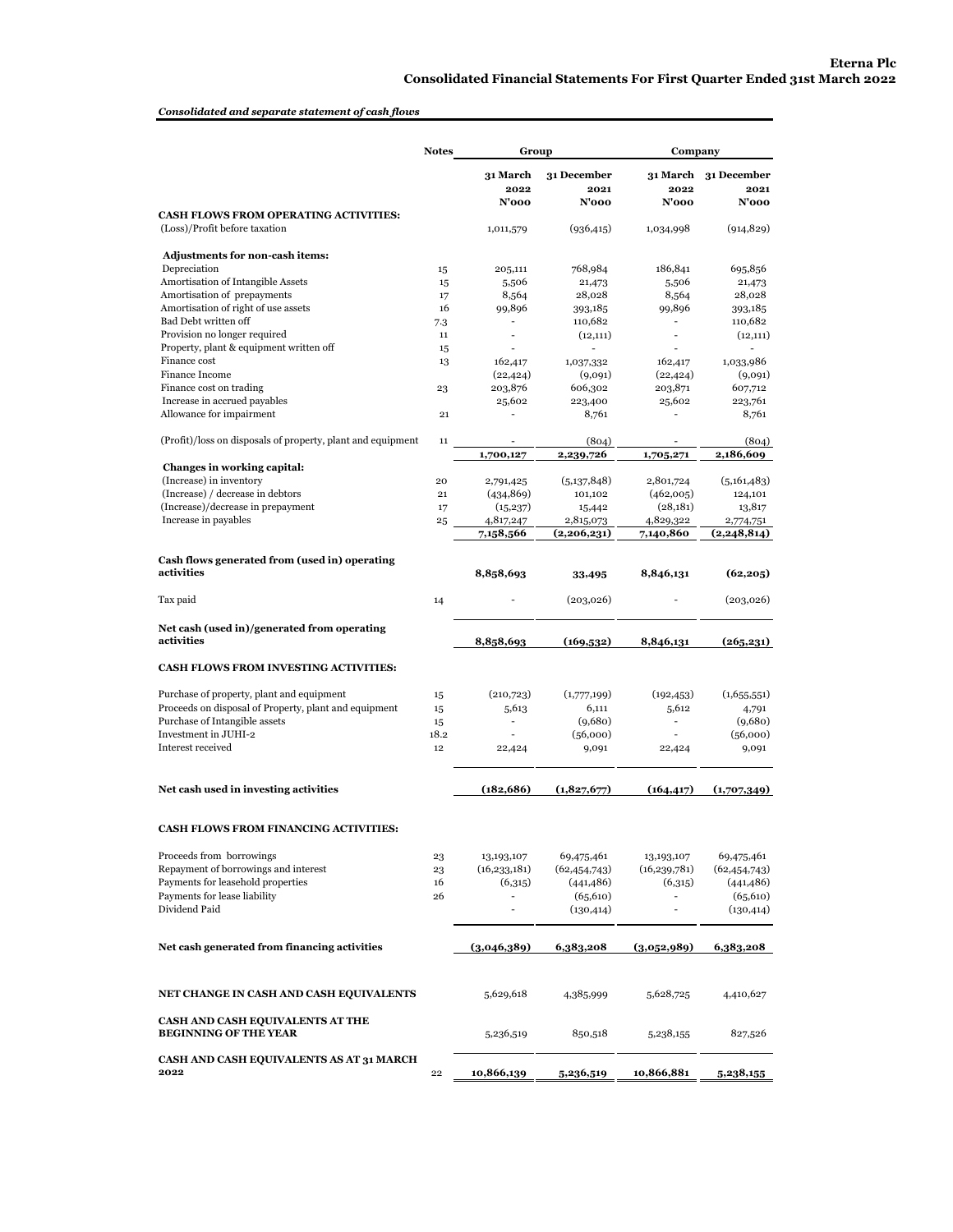# *Notes to the consolidated and separate financial statements*

|     |                                                       |                  |                 |                  | N'ooo           |
|-----|-------------------------------------------------------|------------------|-----------------|------------------|-----------------|
|     |                                                       | Group            |                 | Company          |                 |
|     |                                                       | 2022             | 2021            | 2022             | 2021            |
|     |                                                       |                  |                 |                  |                 |
| 6   | Revenue                                               |                  |                 |                  |                 |
|     | Trading                                               | 142,631          | 405,449         | 142,631          | 405,449         |
|     | Fuel                                                  | 20,318,255       | 10,531,258      | 20,318,255       | 10,531,258      |
|     | Lubricants                                            | 3,764,593        | 2,960,048       | 3,720,929        | 3,031,647       |
|     | Others                                                | 2,597,523        | 493,223         | 2,597,523        | 493,223         |
|     |                                                       | 26,823,002       | 14,389,978      | 26,779,338       | 14,461,577      |
|     | Others represents revenue from Baseoil and LPFO sales |                  |                 |                  |                 |
| 7   | <b>Expenses by nature</b>                             | Group            |                 | Company          |                 |
|     |                                                       | 2022             | 2021            | 2022             | 2021            |
| 7.1 | <b>Cost of sales</b>                                  |                  |                 |                  |                 |
|     | Material cost                                         | 23,636,925       | 12,121,785      | 23,636,905       | 12,286,989      |
|     | Delivery cost                                         | 885,462          | 885,462         | 885,462          | 885,462         |
|     |                                                       | 24,522,387       | 13,007,247      | 24,522,367       | 13,172,451      |
|     |                                                       |                  |                 |                  |                 |
|     |                                                       | Group            |                 | Company          |                 |
|     |                                                       | 2022             | 2021            | 2022             | 2021            |
| 7.2 | <b>Selling and Distribution expenses</b>              |                  |                 |                  |                 |
|     | Marketing and sales commission                        | 32,503           | 36,207          | 32,503           | 36,207          |
|     | Sampling and analysis                                 | 988              | 724             | 988              | 50              |
|     |                                                       | 33,491           | 36,931          | 33,491           | 36,257          |
|     |                                                       | Group            |                 | Company          |                 |
|     |                                                       | 2022             | 2021            | 2022             | 2021            |
| 7.3 | <b>General and Administration expenses</b>            |                  |                 |                  |                 |
|     | Staff costs                                           | 304,599          | 198,075         | 282,496          | 181,607         |
|     | Pension costs                                         | 12,091           | 9,699           | 11,023           | 8,700           |
|     | Legal and Professional fees                           | 42,072           | 17,087          | 42,072           | 17,057          |
|     | Depreciation                                          | 205,288          | 207,299         | 187,018          | 190,114         |
|     | <b>Employee Welfare</b>                               | 815              | 156             | 815              | 154             |
|     | Training and Staff Development                        | 5,774            | 7,543           | 5,668            | 7,440           |
|     | Rent, Travelling & Entertainment                      | 114,833          | 92,174          | 114,552          | 90,540          |
|     | Repairs and Maintenance                               | 133,833          | 76,493          | 119,300          | 64,756          |
|     | Marketing and Business Development<br>Other expenses  | 21,958<br>14,667 | 41,016<br>8,486 | 21,908<br>10,764 | 41,016<br>6,868 |
|     | Stationery and communication                          | 35,768           | 25,159          | 35,519           | 24,985          |
|     | Insurance, medical and security                       | 20,271           | 40,591          | 16,849           | 37,516          |
|     | Licence fees                                          | 54,221           | 23,818          | 53,604           | 23,125          |
|     | Directors remuneration                                | 8,900            | 16,750          | 8,900            | 16,750          |
|     | Amortisation on Prepayments                           | 8,564            | 17,743          | 8,564            | 17,743          |
|     | Bad Debt written off                                  |                  | (1,320)         |                  | (1,320)         |
|     | Auditors' remuneration                                | 15,000           | 9,650           | 12,500           | 7,500           |
|     | <b>Bank</b> charges                                   | 97,434           |                 | 97,434           |                 |
|     | Amortisation of Intangible assets                     | 5,506            | 5,093           | 5,506            | 5,093           |
|     | Loss on disposal of property, plant and equipment     | 1,462            | (314)           | 1,462            | (314)           |
|     | Allowance for impairment (Note 21)                    | 1,103,056        | 795,197         | 1,035,953        | 739,328         |
|     |                                                       |                  |                 |                  |                 |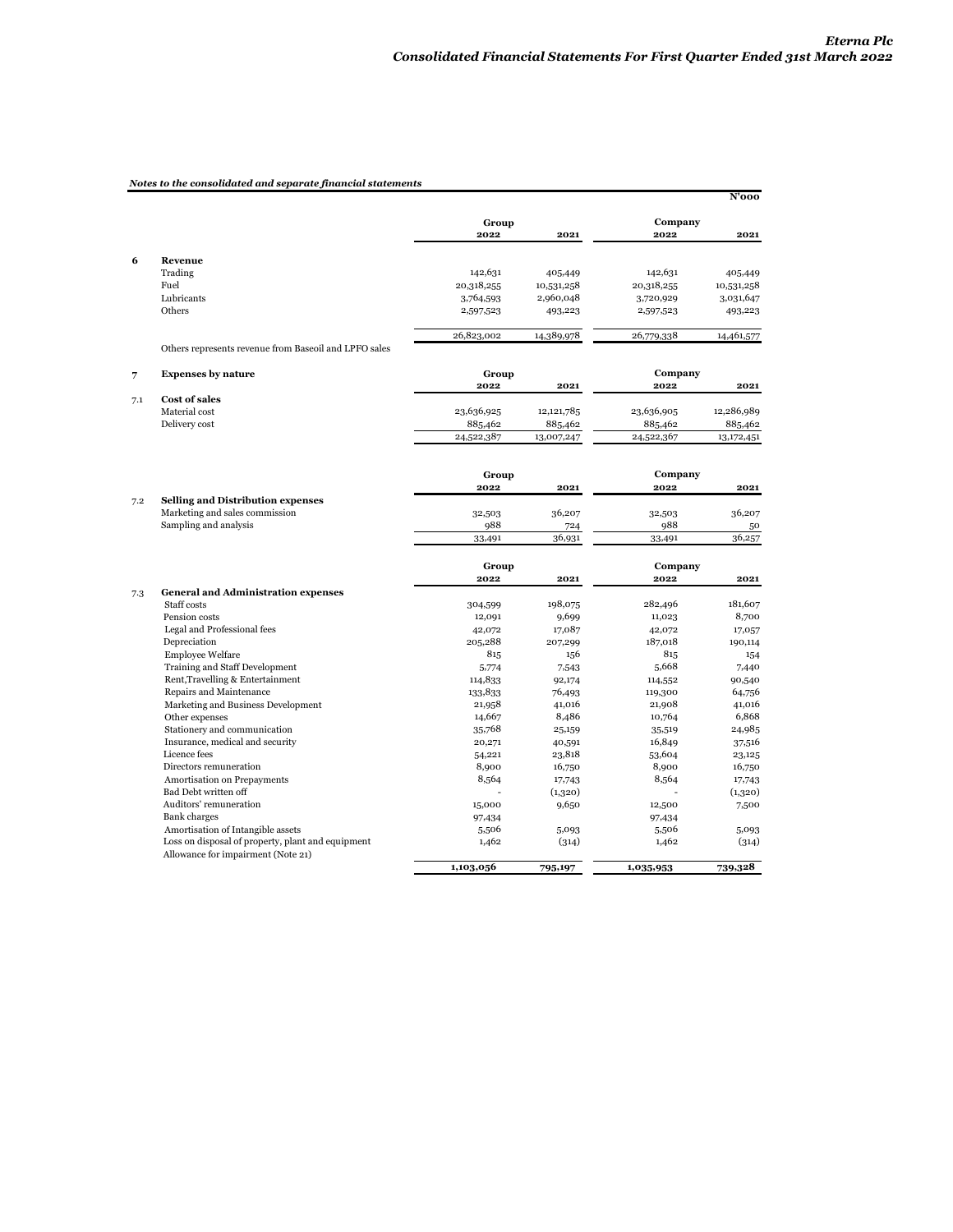**Group Company**

# *Notes to the consolidated and separate financial statements*

|   | <b>Expenses by function</b>         |            |            |            | $N'$ 000   |
|---|-------------------------------------|------------|------------|------------|------------|
|   |                                     | Group      |            | Company    |            |
|   |                                     | 2022       | 2021       | 2022       | 2021       |
| 8 | Cost of sales                       | 24,522,387 | 13,007,247 | 24,522,367 | 13,172,451 |
|   | Selling and Distribution expenses   | 33,491     | 36,931     | 33,491     | 36,257     |
|   | General and Administration expenses | 1,103,056  | 795,197    | 1,035,953  | 739,328    |
|   |                                     | 25,658,934 | 13,839,375 | 25,591,811 | 13,948,036 |

| <b>Employees' remuneration and numbers</b> | Group |
|--------------------------------------------|-------|
|--------------------------------------------|-------|

| $\sim$<br>. .       | . .           |               |               |               |
|---------------------|---------------|---------------|---------------|---------------|
|                     | 2022          | 2021          | 2022          | 2021          |
|                     | <b>Number</b> | <b>Number</b> | <b>Number</b> | <b>Number</b> |
| Administration      | 28            | 28            | 27            | 27            |
| Operations          | 37            | 37            | 30            | 30            |
| Sales and marketing | 18            | 17            | 18            | 17            |
|                     | 83            | 82            | 75            | 74            |
| Senior Management   | 12            | 12            | 11            | 11            |
| Management          | a             | Q             | 8             | 8             |
| Senior staff        | 62            | 61            | 56            | 55            |
|                     | 83            | 82            | 75            | 74            |

The number of employees, other than directors, who earned over N3,000,000 in the year:

|                                                   | Group         |               | Company       |               |
|---------------------------------------------------|---------------|---------------|---------------|---------------|
|                                                   | 2022          | 2021          | 2022          | 2021          |
|                                                   | <b>Number</b> | <b>Number</b> | <b>Number</b> | <b>Number</b> |
| N <sub>3</sub> ,000,001 - N <sub>4</sub> ,000,000 | 25            | 25            | 22            | 22            |
| N <sub>4</sub> ,000,001 - N <sub>5</sub> ,000,000 | 10            | 10            | 6             | 6             |
| Above 5,000,000                                   | 48            | 47            | 47            | 46            |
|                                                   | 83            | 82            | 75            | 74            |

The total employee benefits expense in the year comprise the following:

|                    | Group    |          |         | Company  |
|--------------------|----------|----------|---------|----------|
|                    | 2022     | 2021     | 2022    | 2021     |
|                    | $N'$ 000 | $N'$ 000 | N'ooo   | $N'$ 000 |
| Salaries and wages | 304,599  | 198,075  | 282,496 | 181,607  |
| Employee welfare   | 815      | 156      | 815     | 154      |
| Pension costs      | 12,091   | 9,699    | 11,023  | 8,700    |
|                    | 317,505  | 207,930  | 294,334 | 190,461  |

#### **10 Directors' remuneration**

|                                                                                   | Group  |        | Company |        |
|-----------------------------------------------------------------------------------|--------|--------|---------|--------|
|                                                                                   | 2022   | 2021   | 2022    | 2021   |
| Fees for services as a director                                                   | 8,900  | 16,750 | 8,900   | 16,750 |
| Other emoluments as management                                                    | 26,190 | 31,164 | 26,190  | 31,164 |
|                                                                                   | 35,090 | 47,914 | 35,090  | 47,914 |
| The emoluments of the chairman of the board (excluding)<br>pension contributions) | 6.000  |        | 6,000   |        |
|                                                                                   |        | 17,000 |         | 17,000 |
| The emoluments of the highest paid director                                       | 11,460 | 13,459 | 11,460  | 13,459 |

The table below shows the numbers of directors of the company whose remuneration excluding pension contributions fell within the bands stated.

|                          | <b>Number</b> | <b>Number</b> | <b>Number</b> | <b>Number</b>            |
|--------------------------|---------------|---------------|---------------|--------------------------|
|                          | 2022          | 2021          | 2022          | 2021                     |
|                          |               |               |               |                          |
| Less than N500,001       | ۰             | ۰             | ۰             |                          |
| N500,001 - N3,000,000    |               | -             | -             | $\overline{\phantom{a}}$ |
| N8,000,001 - N12,000,000 |               |               |               |                          |
| More than N12,000,000    |               | ◠             |               |                          |
|                          |               |               |               |                          |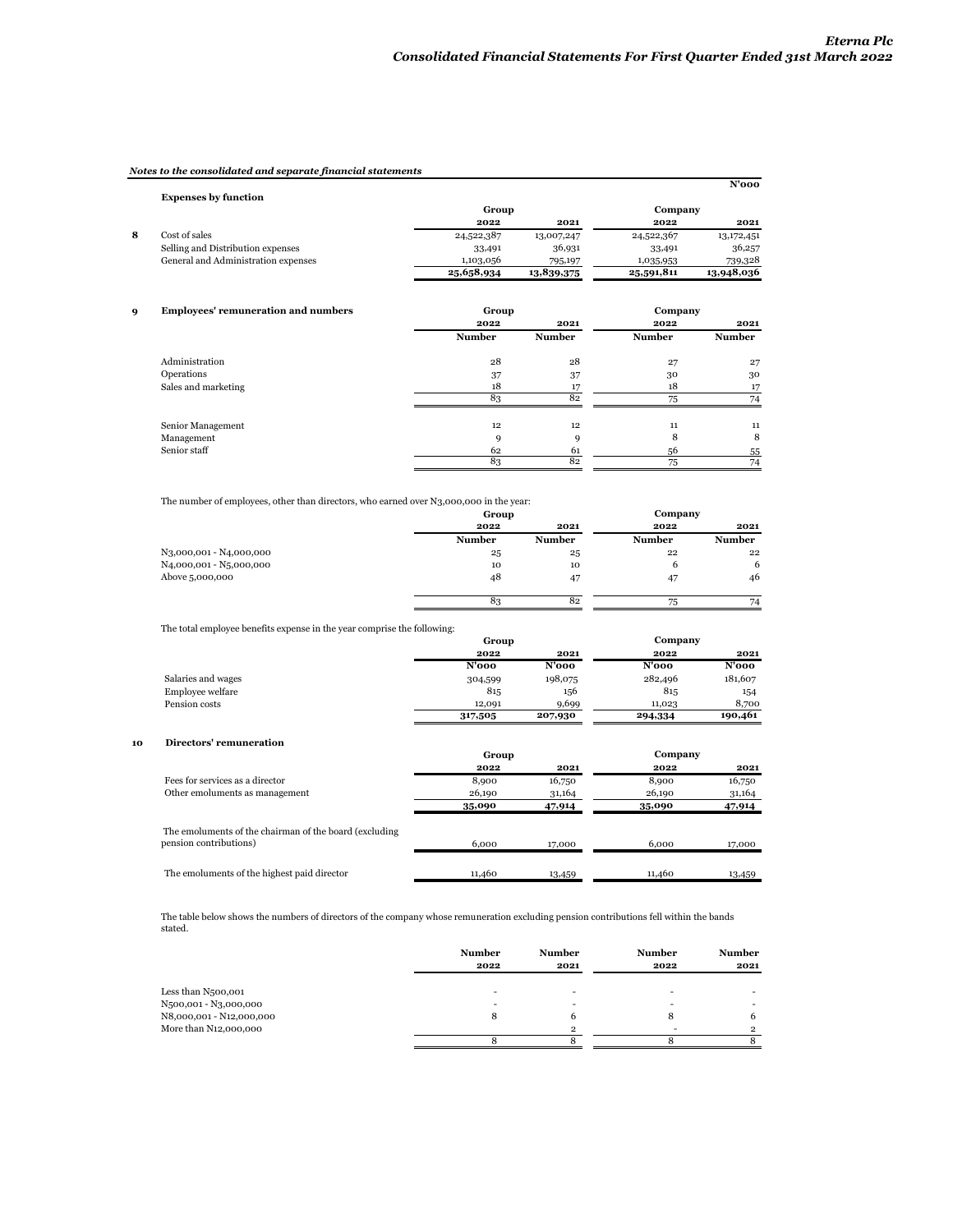# *Notes to the consolidated and separate financial statements*

|      | 11 Other income                             |              |         |             | N'ooo                    |
|------|---------------------------------------------|--------------|---------|-------------|--------------------------|
|      |                                             | Group        |         | Company     |                          |
|      |                                             | 2022         | 2021    | 2022        | 2021                     |
|      | Other income                                | 5,955        | 104,971 | 5,915       | 104,482                  |
|      | Rent income                                 | 34,748       | 7,514   | 34,748      | 7,514                    |
|      | Depot storage income                        | $\mathbf{O}$ | 777     | $\mathbf 0$ | 776                      |
|      |                                             | 40,703       | 113,262 | 40,663      | 112,772                  |
|      |                                             | Group        |         | Company     |                          |
|      |                                             | 2022         | 2021    | 2022        | 2021                     |
| 12   | <b>Finance income</b>                       |              |         |             |                          |
|      | Interest income on short-term bank deposits | 22,424       |         | 22,424      | $\mathbf 0$              |
|      |                                             | 22,424       |         | 22,424      | $\bf o$                  |
| 12.1 | Foreign exchange gain/(loss)                | ٠            |         | ٠           |                          |
|      |                                             | -            |         | ٠           | $\overline{\phantom{0}}$ |

This amount represents the gain/loss resluting from exchange rate diffences on foreign currency denominated transactions

|    |                                                | Group    |              | Company                  |          |
|----|------------------------------------------------|----------|--------------|--------------------------|----------|
| 13 | <b>Finance cost</b>                            | 2022     | 2021         | 2022                     | 2021     |
|    | Interest on bank overdrafts                    | 53,199   |              | 53,199                   | $\Omega$ |
|    | Interest on Short term financing               | 92,125   | 139,330      | 92,125                   | 139,321  |
|    | Interest on long term financing                | 70,293   | 148,694      | 70,293                   | 148,694  |
|    | Effect of Discount on Extended lease contracts |          | 1,645        | $\overline{\phantom{a}}$ | 1,645    |
|    | Accretion charge                               | $\Omega$ | $\mathbf{o}$ | $\Omega$                 | $\Omega$ |
|    |                                                | 215,616  | 289,669      | 215,616                  | 289,660  |

This amount represents interest charges on various short term loans, overdrafts and trade finances.

|    |                                                                               | Group                               |                     | Company |                     |  |
|----|-------------------------------------------------------------------------------|-------------------------------------|---------------------|---------|---------------------|--|
| 14 | Taxation                                                                      | 2022                                | 2021                | 2022    | 2021                |  |
|    | Current taxes on income for the year                                          | 134,115                             | 147,951             | 133,897 | 147,951             |  |
|    | Education tax levy for the year<br>Tax Credit                                 | ۰<br>$\overline{\phantom{a}}$       | 24,991<br>(167,746) | ۰<br>۰  | 24,991<br>(167,746) |  |
|    | Deferred tax for the year                                                     | -                                   | (398,092)           | ۰       | (398,092)           |  |
|    | Tax expense/(credit) on Income statement<br>Tax on Other Comprehensive Income | 134,115<br>$\overline{\phantom{a}}$ | (392, 896)          | 133,897 | (392, 896)          |  |
|    | Total tax expense/(credit)                                                    | 134,115                             | (392, 896)          | 133,897 | (392, 896)          |  |

The tax credit represents the credit resulted from the change in minimum tax rate by Finance Act 2019 which was unclaimable in 2020

| 14.3 | <b>Tax Payable</b> | Group          |           | Company |           |
|------|--------------------|----------------|-----------|---------|-----------|
|      |                    | 2022           | 2021      | 2022    | 2021      |
|      | Opening balance    | 247,017        | 121,450   | 246,220 | 120,653   |
|      | Tax paid           | $\overline{a}$ | (203,026) |         | (203,026) |
|      | WHT utilised       | $\overline{a}$ | (45, 246) |         | (45, 246) |
|      | Income tax charge  | 134,115        | 373,839   | 133,897 | 373,839   |
|      | Closing balance    | 381,132        | 247,017   | 380,117 | 246,220   |
|      | <b>Current</b>     | 381,132        | 247,017   | 380,117 | 246,220   |
|      | Non-current        | -              | ۰         | ۰       | $\sim$    |
|      |                    | 381,132        | 247,017   | 380,117 | 246,220   |

Corporation tax is calculated at 30 percent of the taxable profit for the year. The charge for taxation on these financial statements is based on the provisions of the Companies Income Tax Act CAP C21 LFN 2004 and Finance Act 2021. The Tertiary Education tax of 2.5 per cent is based on the provisions of the Tertiary Education Trust Fund Act 2011 and Finance Act 2021.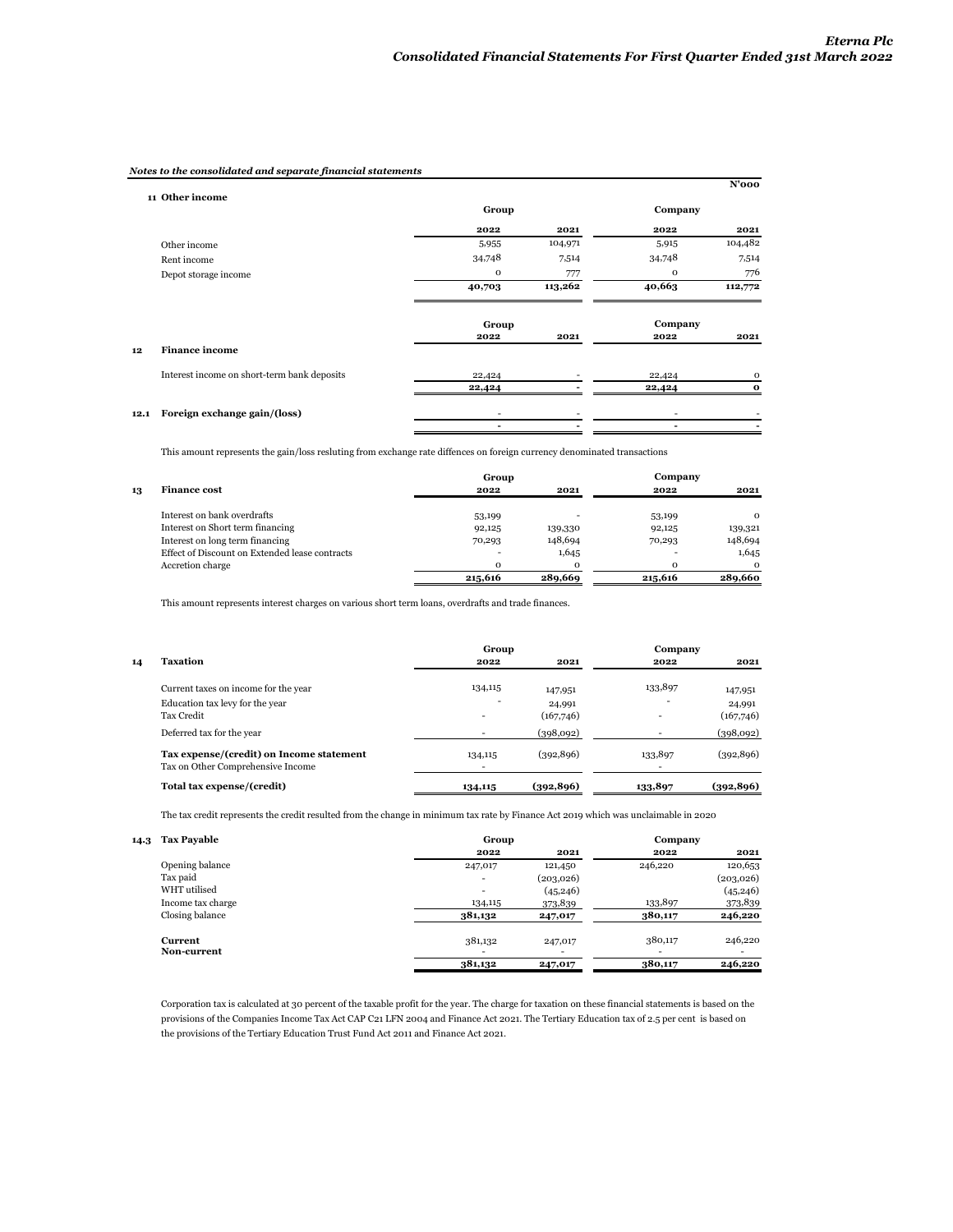|                                                                        |                              |                        |                                            | Group                               |                                       |                                 |                  |                             |                                             |
|------------------------------------------------------------------------|------------------------------|------------------------|--------------------------------------------|-------------------------------------|---------------------------------------|---------------------------------|------------------|-----------------------------|---------------------------------------------|
|                                                                        |                              |                        |                                            | <b>Property Plant and Equipment</b> |                                       |                                 |                  | <b>Intangible Assets</b>    |                                             |
|                                                                        | Land and<br><b>Buildings</b> | Plant and<br>Machinery | <b>Capital Work-</b><br><b>In-Progress</b> | Equipment                           | Office Furniture &<br><b>Fittings</b> | <b>Motor</b><br><b>Vehicles</b> | <b>Total PPE</b> | Computer<br><b>Software</b> | <b>Total</b><br>Intangible<br><b>Assets</b> |
|                                                                        | $N'$ 000                     | $N'$ 000               | $N'$ 000                                   | $N'$ 000                            | $N'$ 000                              | $N'$ 000                        | $N'$ 000         | $N'$ 000                    | $N'$ 000                                    |
| Naira                                                                  |                              |                        |                                            |                                     |                                       |                                 |                  |                             |                                             |
| Cost                                                                   |                              |                        |                                            |                                     |                                       |                                 |                  |                             |                                             |
| At 1 January 2021                                                      | 5,685,879                    | 7,335,374              | 821,909                                    | 295,297                             | 302,896                               | 937,321                         | 15,378,676       | 143,158                     | 143,158                                     |
| Additions in the year                                                  | 151,481                      | 249,665                | 1,017,190                                  | 47,994                              | 19,209                                | 291,660                         | 1,777,199        | 9,680                       | 9,680                                       |
| Transfers (Note 16.4)                                                  | 92,320                       | 74,056                 | (174, 678)                                 |                                     | 8,302                                 |                                 |                  |                             |                                             |
| Asset Written off (Note 16.3)                                          |                              |                        |                                            |                                     |                                       |                                 |                  |                             |                                             |
| <b>Asset Disposed</b>                                                  | (153)                        | (11,789)               |                                            | (3,722)                             | (1,539)                               | (127,050)                       | (144, 253)       |                             |                                             |
| At 31 December 2021                                                    | 5,929,526                    | 7,647,306              | 1,664,421                                  | 339,569                             | 328,868                               | 1,101,931                       | 17,011,621       | 152,838                     | 152,838                                     |
| Additions in the year                                                  | 814,872                      | 30,101                 | 91,277                                     | 15,362                              | 13,195                                | 46,225                          | 1,011,032        |                             |                                             |
| Transfers (Note 16.4)                                                  |                              |                        | (835, 223)                                 |                                     |                                       |                                 |                  |                             |                                             |
| Asset Disposed                                                         | (3,182)                      | (11,546)               |                                            | (212)                               | (600)                                 | (10,376)                        | (25, 916)        |                             |                                             |
| At 31 March 2022                                                       | 6,741,216                    | 7,665,862              | 920,475                                    | 354,719                             | 341,463                               | 1,137,780                       | 17, 161, 515     | 152,838                     | 152,838                                     |
| <b>Accumulated Depreciation,</b><br><b>Amortisation and Impairment</b> |                              |                        |                                            |                                     |                                       |                                 |                  |                             |                                             |
| At 1 January 2021                                                      | (480,735)                    | (2,718,286)            |                                            | (179, 440)                          | (152,065)                             | (449,764)                       | (3,980,290)      | (66, 914)                   | (66, 914)                                   |
| Charge for the year                                                    | (163, 219)                   | (311,538)              |                                            | (48, 145)                           | (53,308)                              | (192,775)                       | (768, 984)       | (21, 473)                   | (21, 473)                                   |
| <b>Asset Disposed</b>                                                  | 93                           | 7,688                  |                                            | 3,328                               | 787                                   | 127,050                         | 138,946          |                             |                                             |
| At 31 December 2021                                                    | (643, 862)                   | (3,022,136)            | $\sim$                                     | (224, 257)                          | (204, 586)                            | (515, 489)                      | (4,610,330)      | (88, 387)                   | (88, 387)                                   |
| Charge for the year                                                    | (47,799)                     | (79, 216)              |                                            | (12,095)                            | (13, 164)                             | (52,836)                        | (205, 111)       | (5,506)                     | (5,506)                                     |
| <b>Asset Disposed</b>                                                  | 1,720                        | 11,546                 |                                            | 212                                 | 600                                   | 6,226                           | 20,303           |                             |                                             |
| At 31 March 2022                                                       | (689, 941)                   | (3,089,807)            |                                            | (236, 140)                          | (217,150)                             | (562,100)                       | (4,795,138)      | (93, 893)                   | (93, 893)                                   |
| <b>Net Book Value</b>                                                  |                              |                        |                                            |                                     |                                       |                                 |                  |                             |                                             |
| At 31 December 2021                                                    | 5,285,664                    | 4,625,170              | 1,664,421                                  | 115,312                             | 124,282                               | 586,442                         | 12,401,291       | 64,451                      | 64,451                                      |
| At 31 March 2022                                                       | 6,051,275                    | 4,576,055              | 920,475                                    | 118,579                             | 124,313                               | 575,680                         | 12,366,377       | 58,945                      | 58,945                                      |

**16.1. Capital WIP** – Assets categorized as Capital Work-In-Progress are the cost of land and building, survey, cost of processing land documentation and various staions upgrades costs.

**16.2. Assets pledged as security –** The assets pledged as security in relation to loans held by the Company are primarily the storage tank farms held by the Company in Ibru Jetty, Ibafon, Apapa.

**16.3. Write off –** Following the review of the Company's fixed Asset position at half year, assets which do not meet the capitalisation policy of the company were written off.

**16.4. Transfers** – These represent the movement of capital work in progress to the appropriate asset classes upon completion.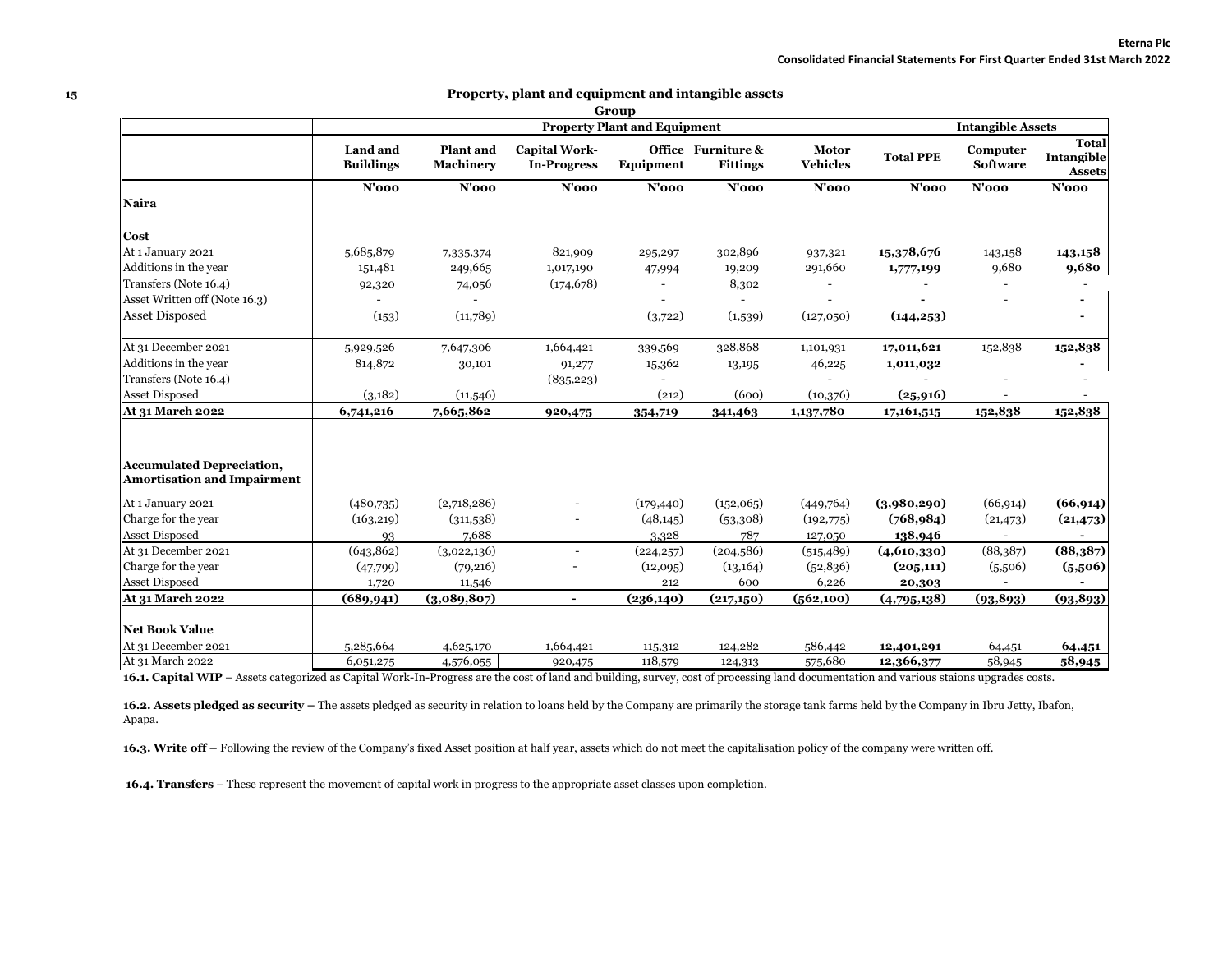|                                    |                              |                        |                              | Company                             |                         |                       |                  |                      |                                      |
|------------------------------------|------------------------------|------------------------|------------------------------|-------------------------------------|-------------------------|-----------------------|------------------|----------------------|--------------------------------------|
| Note 15 (Continued)                |                              |                        |                              | <b>Property Plant and Equipment</b> |                         |                       |                  | <b>Intangibles</b>   |                                      |
|                                    | Land and<br><b>Buildings</b> | Plant and<br>Machinery | Capital Work-<br>In-Progress | Office<br>Equipment                 | Furniture &<br>Fittings | <b>Motor Vehicles</b> | <b>Total PPE</b> | Computer<br>Software | Total<br>Intangible<br><b>Assets</b> |
| Naira                              | $N'$ 000                     | $N'$ 000               | $N'$ 000                     | $N'$ 000                            | $N'$ 000                | $N'$ 000              | $N'$ 000         | $N'$ 000             | $N'$ 000                             |
|                                    |                              |                        |                              |                                     |                         |                       |                  |                      |                                      |
| Cost                               |                              |                        |                              |                                     |                         |                       |                  |                      |                                      |
| At 1 January 2021                  | 5,492,763                    | 6,668,353              | 818,602                      | 242,882                             | 267,793                 | 930,321               | 14,420,714       | 143,158              | 143,158                              |
| Additions in the year              | 145,821                      | 158,917                | 1,018,279                    | 42,868                              | 18,073                  | 271,592               | 1,655,551        | 9,680                | 9,680                                |
| Transfers (Note 16.4)              | 92,320                       | 74,056                 | (174, 678)                   |                                     | 8,302                   |                       |                  |                      |                                      |
| Asset Written off (Note 16.3)      |                              |                        |                              |                                     |                         |                       |                  |                      | $\blacksquare$                       |
| <b>Asset Disposed</b>              | (153)                        | (6, 289)               | $\overline{\phantom{a}}$     | (3,722)                             | (1,539)                 | (127,050)             | (138,753)        |                      | $\blacksquare$                       |
| At 31 December 2021                | 5,730,750                    | 6,895,037              | 1,662,203                    | 282,028                             | 292,629                 | 1,074,863             | 15,937,512       | 152,838              | 152,838                              |
| Additions in the year              | 814,872                      | 30,101                 | 89,158                       | 5,817                               | 13,195                  | 46,225                | 999,368          |                      |                                      |
| Transfers (Note 16.4)              |                              |                        | (835, 223)                   |                                     |                         |                       | (835, 223)       |                      | $\overline{\phantom{a}}$             |
| <b>Asset Disposed</b>              | (3,182)                      | (1,750)                |                              | (50)                                | (270)                   | (10,376)              | (15, 628)        |                      | $\blacksquare$                       |
| At 31 March 2022                   | 6,542,440                    | 6,923,388              | 916,138                      | 287,795                             | 305,554                 | 1,110,712             | 16,086,029       | 152,838              | 152,838                              |
| <b>Accumulated Depreciation,</b>   |                              |                        |                              |                                     |                         |                       |                  |                      |                                      |
| <b>Amortisation and Impairment</b> |                              |                        |                              |                                     |                         |                       |                  |                      |                                      |
| At 1 January 2021                  | (441,587)                    | (2,437,211)            | $\overline{\phantom{a}}$     | (138,056)                           | (132, 943)              | (447, 429)            | (3,597,226)      | (66, 914)            | (66, 914)                            |
| Charge for the year                | (152,082)                    | (267, 124)             | $\overline{\phantom{a}}$     | (42,138)                            | (46, 816)               | (187, 696)            | (695, 856)       | (21, 473)            | (21, 473)                            |
| <b>Asset Disposed</b>              | 93                           | 3,477                  | $\overline{\phantom{a}}$     | 3,359                               | 787                     | 127,050               | 134,766          |                      |                                      |
| At 31 December 2021                | (593, 577)                   | (2,700,858)            | $\overline{a}$               | (176, 835)                          | (178, 972)              | (508,075)             | (4,158,316)      | (88, 387)            | (88, 387)                            |
| Charge for the year                | (44, 931)                    | (68, 303)              | $\overline{\phantom{a}}$     | (10, 467)                           | (11, 657)               | (51, 483)             | (186, 841)       | (5,506)              | (5,506)                              |
| <b>Asset Disposed</b>              | 1,720                        | 1,750                  |                              | 50                                  | 270                     | 6,226                 | 10,016           |                      |                                      |
| At 31 March 2022                   | (636,788)                    | (2,767,411)            | $\sim$                       | (187,252)                           | (190, 359)              | (553, 332)            | (4,335,141)      | (93, 893)            | (93, 893)                            |
| <b>Net Book Value</b>              |                              |                        |                              |                                     |                         |                       |                  |                      |                                      |
| At 31 December 2021                |                              |                        | 1,662,203                    |                                     |                         | 566,788               |                  |                      |                                      |
|                                    | 5, 137, 173                  | 4,194,179              |                              | 105,193                             | 113,657                 |                       | 11,779,193       | 64,451               | 64,451                               |
| At 31 March 2022                   | 5,905,652                    | 4,155,977              | 916,138                      | 100,543                             | 115,195                 | 557,380               | 11,750,885       | 58,945               | 58,945                               |

15.1. Capital WIP - Assets categorized as Capital Work-In-Progress are the cost of land and building, survey, cost of processing land documentation and various stations upgrades costs.

15.2. Assets pledged as security – The assets pledged as security in relation to loans held by the Company are primarily the storage tank farms held by the Company in Ibru Jetty, Ibafon, Apapa with a Net Book Value of N3.3billion

**15.3. Write off –** Following the review of the Company's fixed Asset position at half year, assets which do not meet the capitalisation policy of the company were written off.

**15.4. Transfers** – These represent the movement of capital work in progress to the appropriate asset classes upon completion.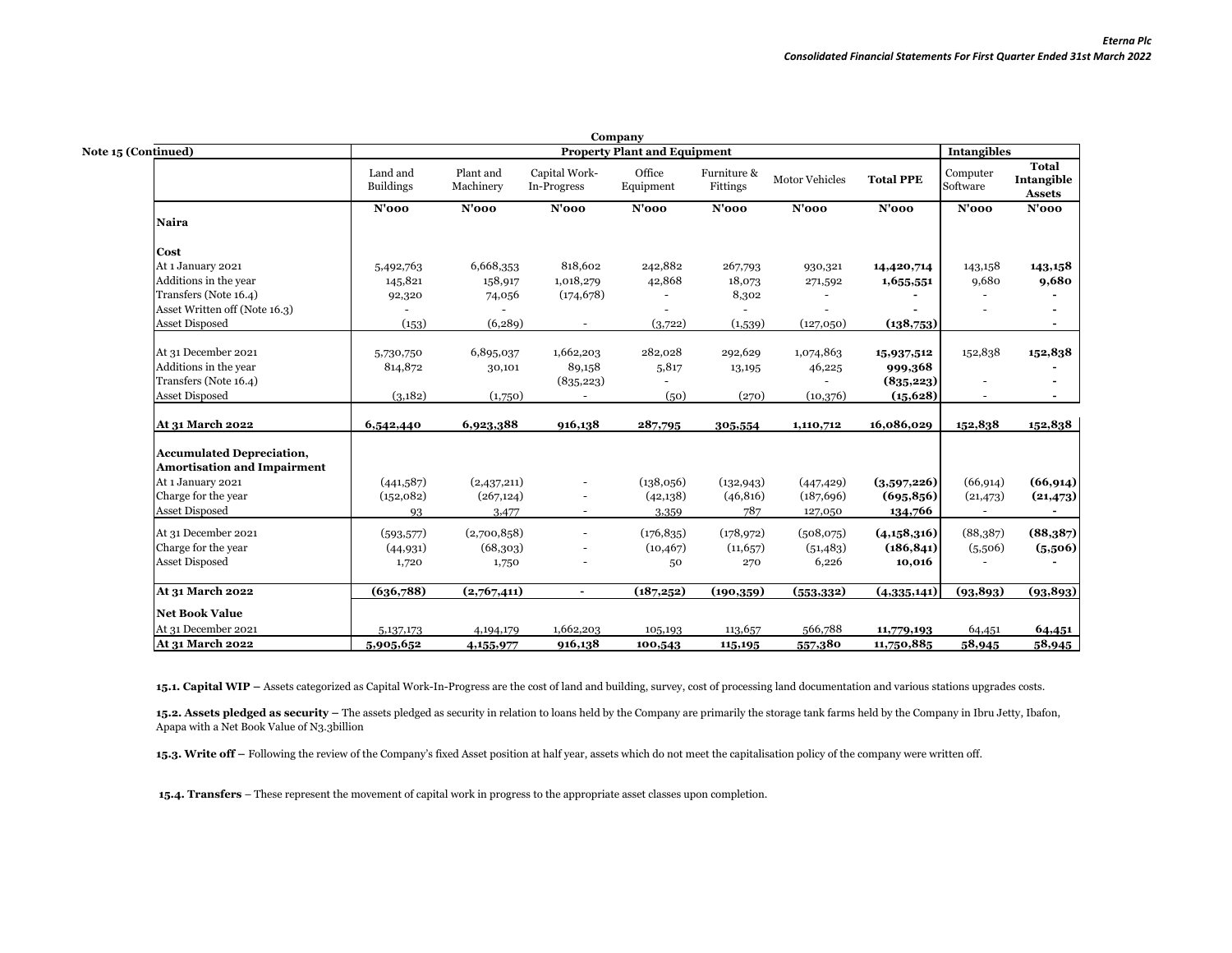**31 March 2022 31 Dec 2021**

#### *Notes to the consolidated financial statements*

| 16 | <b>Right of Use Assets</b> |               |             |               | $N'$ 000    |  |
|----|----------------------------|---------------|-------------|---------------|-------------|--|
|    |                            | Group         |             | Company       |             |  |
|    |                            | 31 March 2022 | 31 Dec 2021 | 31 March 2022 | 31 Dec 2021 |  |
|    | <b>Opening Balance</b>     | 2,065,088     | 2,046,208   | 2,065,088     | 2,046,208   |  |
|    | <b>Additional lease</b>    |               | 412,065     | -             | 412,065     |  |
|    | Depreciation               | (99, 896)     | (393, 185)  | (99, 896)     | (393, 185)  |  |
|    |                            | 1,965,192     | 2,065,088   | 1,965,192     | 2,065,088   |  |
| 17 | <b>Prepayments</b>         |               |             |               |             |  |

|                             | Group         |             | Company       |             |  |
|-----------------------------|---------------|-------------|---------------|-------------|--|
|                             | 31 March 2022 | 31 Dec 2021 | 31 March 2022 | 31 Dec 2021 |  |
| Prepaid rent                | 8,826         | 7,433       | 8,826         | 7,433       |  |
| Additions                   | 6,315         | 29,421      | 6,315         | 29,421      |  |
| Amortisation                | (8, 564)      | (28,028)    | (8, 564)      | (28,028)    |  |
|                             | 6,577         | 8,826       | 6,577         | 8,826       |  |
| Other short term prepayment | 100,971       | 85,734      | 113,588       | 85,407      |  |
| Prepayments                 | 6,577         | 8,826       | 6,577         | 8,826       |  |
|                             | 107,548       | 94,560      | 120,165       | 94,233      |  |
| <b>Investments</b>          |               |             | Company       |             |  |

# **18 Investments**

# **18.1 Investment in subsidiaries is made up of:**

|                                              | 50,990 | 50,990 |
|----------------------------------------------|--------|--------|
| 99.99% in Eterna Marine and Services Limited | .ooc   | L.000  |
| 99.98% in Eterna Industries Limited          | 49,99C | 49,990 |
|                                              |        |        |

These investments are ultimately consolidated at group level.

|      |                          | Group         |             |               | Company     |  |  |
|------|--------------------------|---------------|-------------|---------------|-------------|--|--|
|      |                          | 31 March 2022 | 31 Dec 2021 | 31 March 2022 | 31 Dec 2021 |  |  |
| 18.2 | <b>Other Investments</b> |               |             |               |             |  |  |
|      | JUHI 2 Project           | 625,382       | 625,382     | 625,382       | 625,382     |  |  |
|      |                          | 625,382       | 625,382     | 625,382       | 625,382     |  |  |

As at 31st December 2021, the project is still under construction and the joint venture is expected to commence in the year 2022. JUHI 2 represents the equity contribution on the aviation tank farm development project (Joint User Hydrant Installation II). This is a joint venture arrangement among consortium of downstreams operators with joint control and rights to the net assets of the arrangement. Eterna Plc holds 31% ownership

# **19 Deferred Income Tax 31 March 2022 31 Dec 2021 31 March 2022 31 Dec 2021** The analysis of deferred tax liabilities is as follows: **Deferred tax Liabilities** 951,211 951,211 992,212 992,212 - - - - 951,211 951,211 992,212 992,212  **Company**  Deferred tax liabilities to be recovered after more than 12 months Deferred tax liabilities to be recovered within 12 months **Group**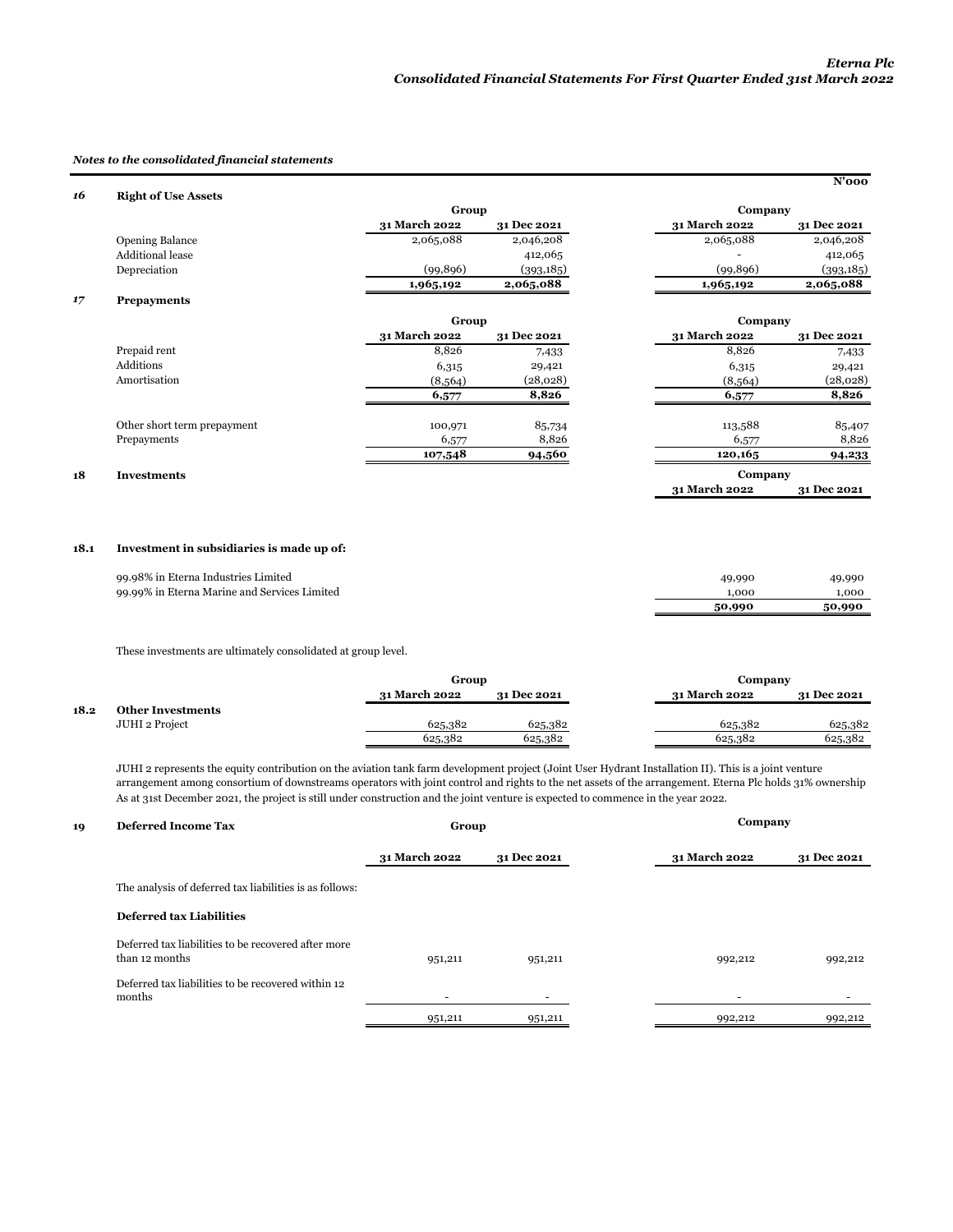#### *Notes to the consolidated financial statements*

|    |                                                                                                                                                                |               |             |               | $N'$ 000    |  |
|----|----------------------------------------------------------------------------------------------------------------------------------------------------------------|---------------|-------------|---------------|-------------|--|
| 20 | <b>Inventories</b>                                                                                                                                             |               | Group       |               | Company     |  |
|    |                                                                                                                                                                | 31 March 2022 | 31 Dec 2021 | 31 March 2022 | 31 Dec 2021 |  |
|    |                                                                                                                                                                |               |             |               |             |  |
|    | Raw materials                                                                                                                                                  | 1,098,303     | 1,233,362   | 1,098,303     | 1,233,362   |  |
|    | Finished goods                                                                                                                                                 | 8,008,459     | 10,687,666  | 8,008,294     | 10,687,501  |  |
|    | Consumables                                                                                                                                                    | 139,369       | 116,528     | 111,174       | 98,632      |  |
|    |                                                                                                                                                                | 9,246,131     | 12,037,556  | 9,217,771     | 12,019,495  |  |
|    | Inventories is certifiate the lower of east and not realisable value. Cost is determined using weighted everage method. The east of finished goods and work in |               |             |               |             |  |

Inventories is carried at the lower of cost and net realisable value. Cost is determined using weighted average method. The cost of finished goods and work in progress comprises of raw materials, importation logistics cost, direct labour, other direct costs and other production overheads.

Net realisable value is the estimated selling price in the ordinary course of business less applicable variable selling expenses.

| 21 | <b>Trade and other receivables</b>                          | Group         |                        | Company       |                         |  |
|----|-------------------------------------------------------------|---------------|------------------------|---------------|-------------------------|--|
|    |                                                             | 31 March 2022 | 31 Dec 2021            | 31 March 2022 | 31 Dec 2021             |  |
|    | Trade receivables<br>Less: Bad debts written off (note 7.3) | 3,898,121     | 3,632,020<br>(110,682) | 3,898,718     | 3,632,020<br>(110, 682) |  |
|    | Trade receivables - net                                     | 3,889,360     | 3,512,577              | 3,889,957     | 3,512,577               |  |
|    | Due to Group Companies (note 32)                            |               |                        | 672,589       | 645,462                 |  |
|    | Advances                                                    | 3,831,058     | 4,264,031              | 3,802,072     | 4,238,129               |  |
|    | WHT recievables                                             | 1,180,027     | 1,122,396              | 1,180,027     | 1,122,396               |  |
|    | Bridging claims                                             | 814,741       | 863,806                | 814,741       | 863,806                 |  |
|    | Foreign exchange Forward contract                           | 1,008,681     | 512,492                | 1,008,681     | 512,492                 |  |
|    | Other recievables                                           | 1,874,753     | 2,092,513              | 1,849,997     | 2,065,261               |  |
|    |                                                             | 12,802,684    | 12,367,815             | 13,422,128    | 12,960,123              |  |

# **22 Cash and Cash Equivalents**

|                                                 | Group                |             | Company       |             |
|-------------------------------------------------|----------------------|-------------|---------------|-------------|
|                                                 | <b>31 March 2022</b> | 31 Dec 2021 | 31 March 2022 | 31 Dec 2021 |
| Cash and bank                                   | 11,941,273           | 1,689,033   | 11,937,077    | 1,684,877   |
| Short term deposits with Financial institutions |                      | 4,737,126   |               | 4,737,126   |
|                                                 | 11,941,273           | 6,426,159   | 11,937,077    | 6,422,003   |
| Bank overdrafts (Note 23)                       | (1,075,134)          | (1,189,640) | (1,070,196)   | (1,183,848) |
| Cash and Cash equivalents                       | 10,866,139           | 5,236,519   | 10,866,881    | 5,238,155   |

Short term investment represents short term bank deposits. For the purpose of the statements of cash flows the cash and cash equivalent balance includes bank overdraft.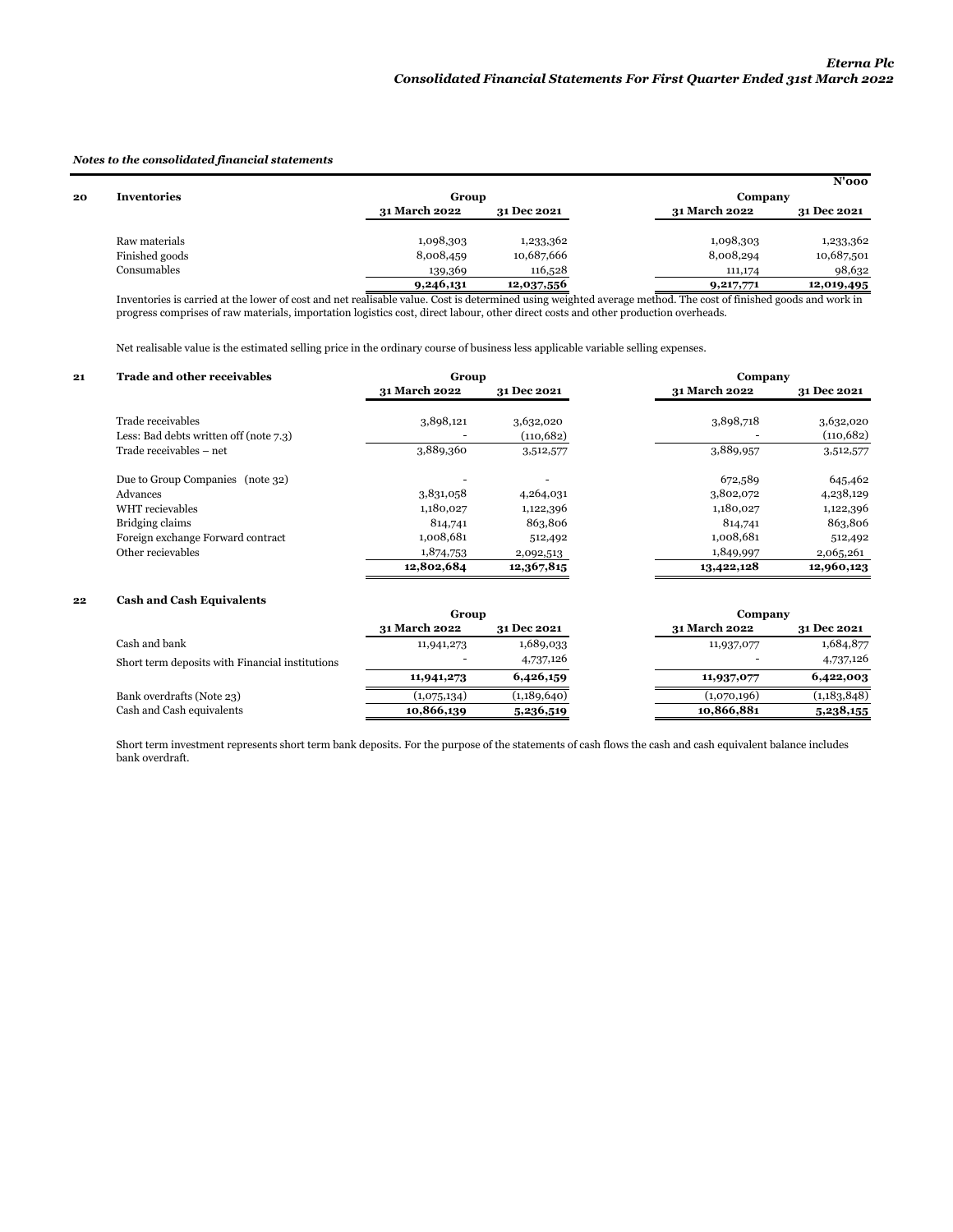**N'000** 

#### *Notes to the consolidated financial statements*

#### **23 Borrowings**

|                          | Group          |                |                | Company        |
|--------------------------|----------------|----------------|----------------|----------------|
| <b>Current</b>           | 31 March 2022  | 31 Dec 2021    | 31 March 2022  | 31 Dec 2021    |
| Opening balance          | 19,927,606     | 11,293,485     | 19,927,606     | 11,293,485     |
| Additions                | 13,193,107     | 69,475,461     | 13,193,107     | 69,475,461     |
| Interest on term loan    | 5,070          | 70,293         | 5,070          | 70,293         |
| Interest on trading cost | 350,032        | 1,543,111      | 350,032        | 1,543,111      |
| Repayment                | (16, 256, 902) | (62, 454, 743) | (16, 256, 902) | (62, 454, 743) |
|                          | 17,218,913     | 19,927,606     | 17,218,913     | 19,927,606     |
| Bank overdraft           | 1,075,134      | 1,189,640      | 1,070,196      | 1,183,848      |
|                          | 18,294,047     | 21, 117, 246   | 18,289,110     | 21, 111, 455   |
|                          |                |                |                |                |
| Current                  | 17,233,673     | 20,056,872     | 17,228,736     | 20,051,081     |
| Non-current              | 1,060,374      | 1,060,374      | 1,060,374      | 1,060,374      |

Bank borrowings classified as current are denominated in Naira. This relates to various import finance facilities (IFF) and local purchase facilities (LPF) obtained from various banks at interest rates ranging from 13% to 15% per annum with repayment period ranging from 15 to 270 days. The facilities are secured by lien on the products for resale, the Group's Petroleum Storage Depot. The loan facilities also include project orion long term facility which is above 1 year and classified as long term loan. Project Orion is a syndicated loan from consortium of banks for financing stations expansions with a base interest rate of 15%, the tenor of the loan is 5years was secured with a Security Trust Deed.

# **24 Decomissioning Liability**

|    |                                 | Group         |             | Company       |             |
|----|---------------------------------|---------------|-------------|---------------|-------------|
|    |                                 | 31 March 2022 | 31 Dec 2021 | 31 March 2022 | 31 Dec 2021 |
|    | Balance as at 1 January         | 170,866       | 131,878     | 157,020       | 119,963     |
|    | Additional obligations incurred |               | 19,949      |               | 19,949      |
|    | Accretion expenses              |               | 19,039      |               | 17,108      |
|    | Balance at 31 December          | 170,866       | 170,866     | 157,020       | 157,020     |
|    |                                 | Group         |             | Company       |             |
| 25 | <b>Trade and other payables</b> | 31 March 2022 | 31 Dec 2021 | 31 March 2022 | 31 Dec 2021 |
|    | Trade creditors                 | 14,379,453    | 9,272,884   | 14,379,454    | 9,272,884   |
|    | Tax related liabilities         | 60,419        | 57,686      | 59,812        | 56,638      |
|    | Advance received                | 525,173       | 699,706     | 525,173       | 699,706     |
|    | Accrued payables                | 580,267       | 554,665     | 580,267       | 554,665     |
|    | Other payables                  | 627,458       | 744,980     | 602,943       | 708,832     |
|    |                                 | 16,172,770    | 11,329,921  | 16, 147, 649  | 11,292,725  |

Included in the Advance received are the customer deposits for white products and advance rent received from tenants.

| 26 | <b>Lease Liability</b>     | 31 March 2022 | 31 Dec 2021 | 31 March 2022 | 31 Dec 2021 |
|----|----------------------------|---------------|-------------|---------------|-------------|
|    | Right of use Assets        | 147,664       | 213,274     | 147,664       | 213,274     |
|    | Payment during the year    |               | (65, 610)   |               | (65, 610)   |
|    | Additions                  |               |             |               |             |
|    | Effect of Discounted value | -             |             |               |             |
|    |                            | 147,664       | 147,664     | 147,664       | 147,664     |

The lease liability represents the future lease payments obligation for the land at Ibafo Depot, Apapa with a tenor of 5 years and it is measured at cost.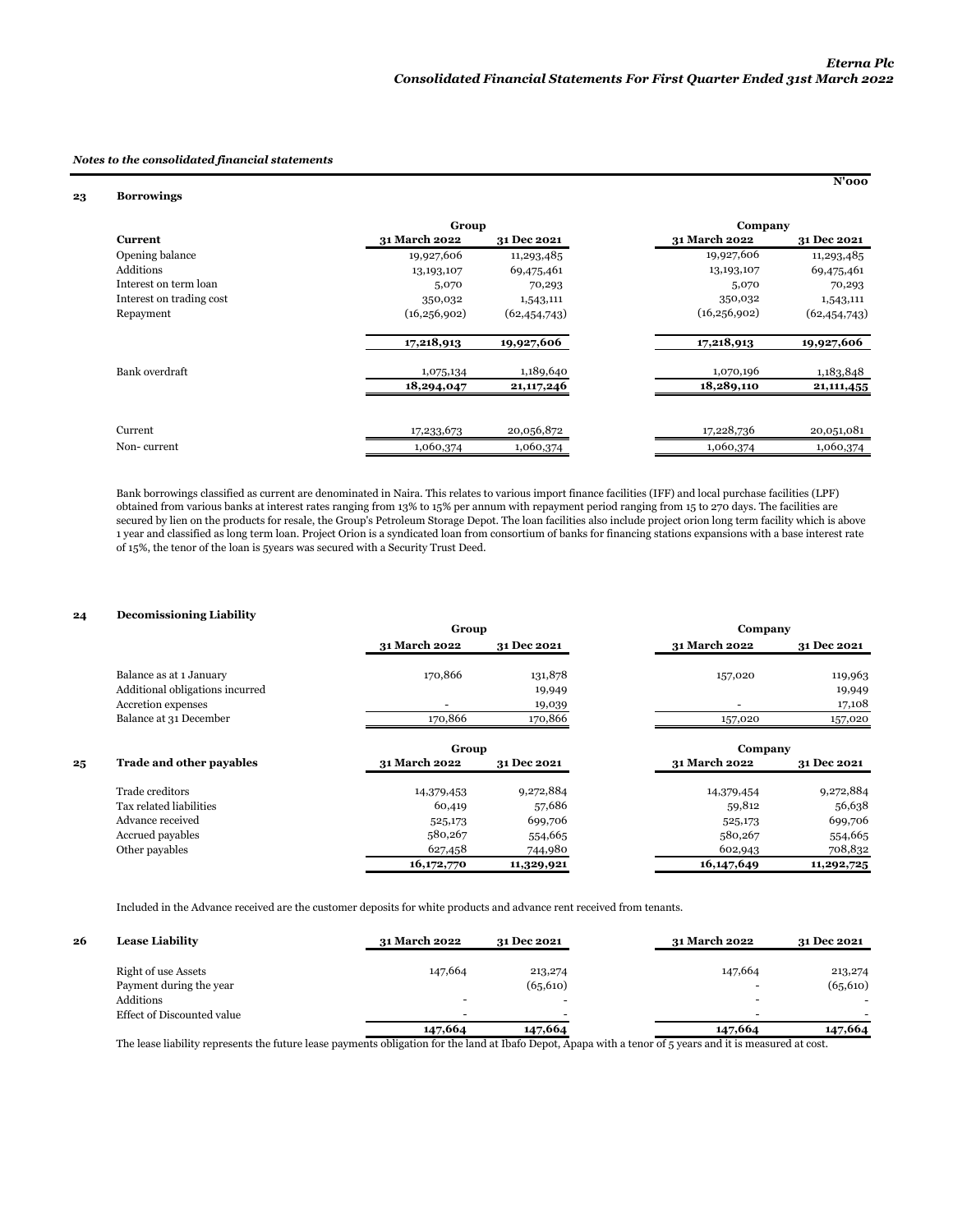#### *Notes to the consolidated financial statements*

|    |                                                                                   |                     |                                     |                | $N'$ 000       |
|----|-----------------------------------------------------------------------------------|---------------------|-------------------------------------|----------------|----------------|
| 27 |                                                                                   |                     |                                     | 31 Dec 2022    | 31 Dec 2021    |
|    | Authorised:                                                                       |                     |                                     |                |                |
|    | 1,600,000 thousands Ordinary shares of 50k each                                   |                     |                                     | 800,000        | 800,000        |
|    | Issued, alloted and fully paid:<br>1,304,145 thousand Ordinary shares of 50k each |                     |                                     | 652,072        | 652,072        |
|    | Movements during the year:                                                        | Number of<br>shares | Ordinary<br>shares                  | Share premium  | Total          |
|    | At 1 January 2021<br>Issue of new shares                                          | 1,304,145<br>٠      | 652,072<br>$\overline{\phantom{a}}$ | 5,796,053<br>۰ | 6,448,125<br>- |
|    | At 31 December 2021                                                               | 1,304,145           | 652,072                             | 5,796,053      | 6,448,125      |

# **28 Earnings per share**

#### **(a) Basic**

Ē,

Basic (loss)/earnings per share is calculated by dividing the net profit attributable to shareholders by the weighted average number of ordinary shares in issue during the year.

|                                                                       | Group         |             |               | Company     |  |  |
|-----------------------------------------------------------------------|---------------|-------------|---------------|-------------|--|--|
|                                                                       | 31 March 2022 | 31 Dec 2021 | 31 March 2022 | 31 Dec 2021 |  |  |
| (Loss)/Profit for the year attributable to<br>shareholders (in N'000) | 877,464       | 254,453     | 901,101       | 228,924     |  |  |
| Weighted average number of ordinary<br>shares in issue (thousands)    | 1,304,145     | 1,304,145   | 1,304,145     | 1,304,145   |  |  |
| Basic (loss)/earnings per share (in N)                                | 0.67          | 0.20        | 0.69          | 0.18        |  |  |

### **(b) Diluted**

Diluted (loss)/earnings per share is calculated by adjusting the weighted average number of ordinary shares outstanding to assume conversion of all dilutive potential ordinary shares.

|                                                                                          | Group         |             | Company       |             |
|------------------------------------------------------------------------------------------|---------------|-------------|---------------|-------------|
|                                                                                          | 31 March 2022 | 31 Dec 2021 | 31 March 2022 | 31 Dec 2021 |
| (Loss)/Profit for the year attributable to<br>shareholders (in N'000)                    | 877,464       | 254,453     | 901,101       | 228,924     |
| Weighted average number of ordinary shares in<br>issue                                   | 1,304,145     | 1,304,145   | 1,304,145     | 1,304,145   |
| Adjustments for:<br>- Share options                                                      | ٠             |             |               |             |
| Weighted average number of ordinary shares for<br>diluted earnings per share (thousands) | 1,304,145     | 1,304,145   | 1,304,145     | 1,304,145   |
| Basic (loss)/earnings per share (in N)                                                   | 0.67          | 0.20        | 0.69          | 0.18        |

# **29 Securities Trading Policy**

In compliance with Rule 17.15 Disclosure of Dealings in Issuers' Shares, Rulebook of the Exchange 2015 (Issuers Rule) Eterna Plc maintains effective Security Trading Policy which guides Directors, Audit Committee members, employees and all individuals categorized as insiders as to their dealing in the Company's shares. The Policy is regularly reviewed and updated by the Board. The Company has made specific inquiries of all the directors and other insiders and is not aware of any infringement of the policy during the period.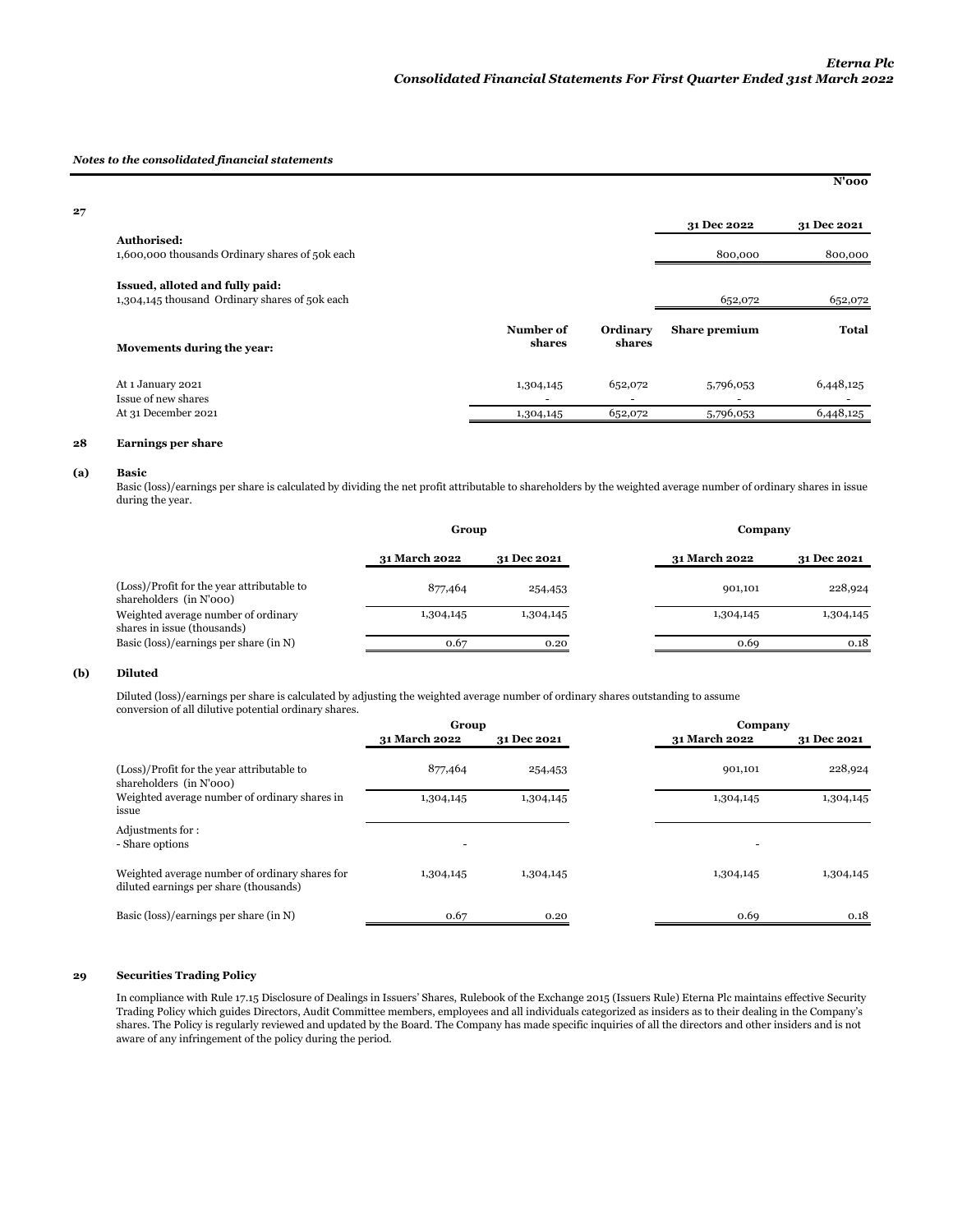**N'000**